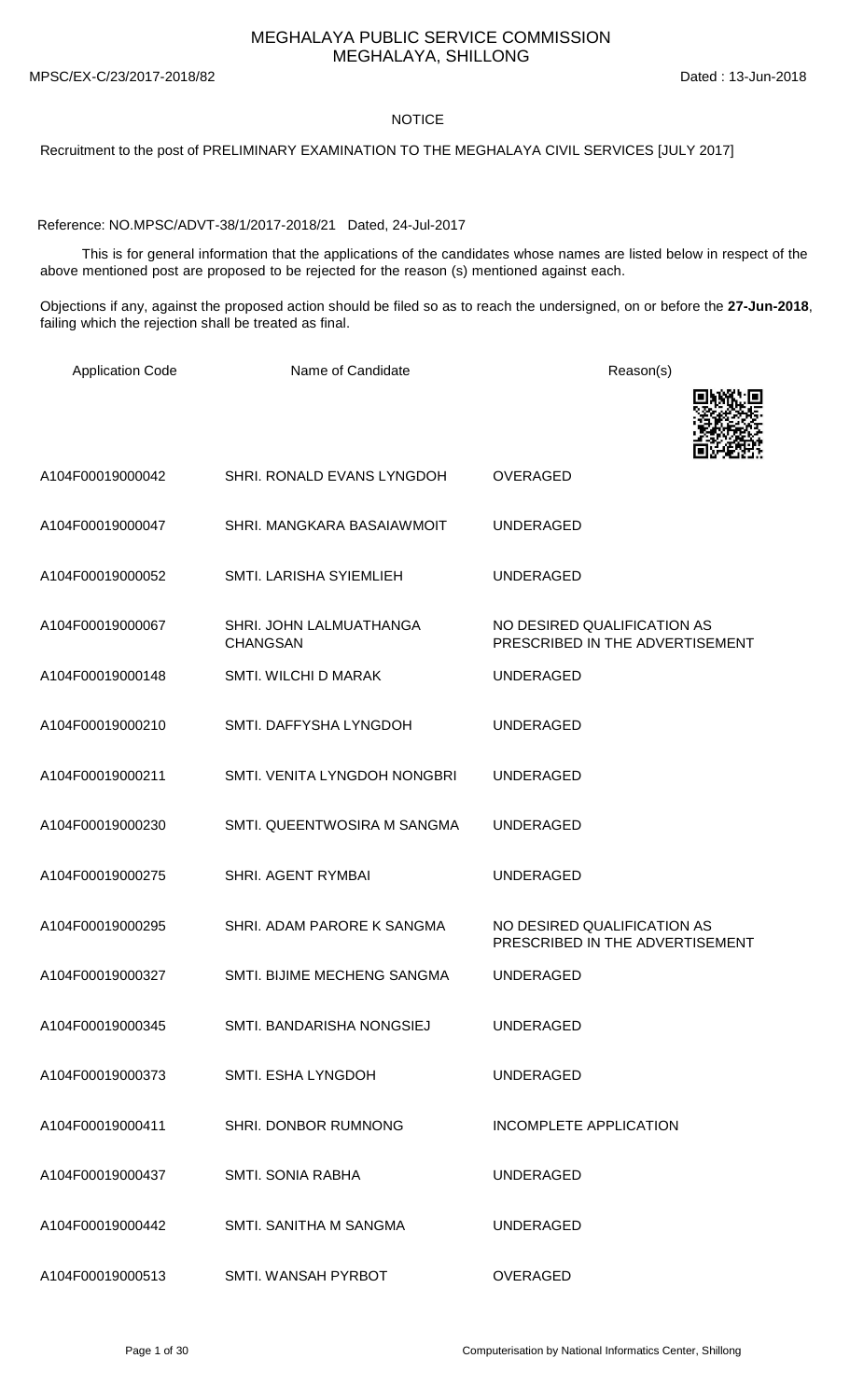

| A104F00019000587 | SHRI. WELLANDSTAR WARTDE      | <b>UNDERAGED</b>              |
|------------------|-------------------------------|-------------------------------|
| A104F00019000640 | SHRI. GROMBELJUNE NONGSIEJ    | <b>UNDERAGED</b>              |
| A104F00019000649 | SMTI. ARGENTINA PYRBOT        | <b>OVERAGED</b>               |
| A104F00019000660 | SHRI. MELARI KYRPANG SYNREM   | <b>UNDERAGED</b>              |
| A104F00019000661 | SHRI. GEORGE SEIBOK RYMBAI    | <b>UNDERAGED</b>              |
| A104F00019000678 | <b>SHRI. PILLAN T SANGMA</b>  | <b>OVERAGED</b>               |
| A104F00019000703 | SMTI. THYWILLBEDONE RYNJAH    | <b>UNDERAGED</b>              |
| A104F00019000706 | <b>SHRI. WANTEI PAJUH</b>     | <b>UNDERAGED</b>              |
| A104F00019000741 | SMTI. LAKYNTIEWLIN RYNTONG    | <b>UNDERAGED</b>              |
| A104F00019000788 | SHRI. SANRI SAINKUPAR HUJON   | <b>UNDERAGED</b>              |
| A104F00019000823 | SMTI. CHINGMINA T SANGMA      | <b>UNDERAGED</b>              |
| A104F00019000827 | SHRI. BANLUMLANG WAR          | <b>UNDERAGED</b>              |
| A104F00019000835 | SHRI. SENGKAN WATRE SANGMA    | <b>INCOMPLETE APPLICATION</b> |
| A104F00019000836 | SMTI. IVANA SENGSE R MARAK    | INCOMPLETE APPLICATION        |
| A104F00019000841 | SHRI. MOLOI CH MOMIN          | <b>OVERAGED</b>               |
| A104F00019000844 | SMTI. MORABEL JANA            | <b>INCOMPLETE APPLICATION</b> |
| A104F00019000847 | SHRI. PYNDAPBOR MUKHIM        | <b>UNDERAGED</b>              |
| A104F00019000856 | SHRI. SALJRANG K SANGMA       | <b>UNDERAGED</b>              |
| A104F00019000861 | SHRI. SKHEMBORLANG KHONGJEE   | <b>UNDERAGED</b>              |
| A104F00019000866 | SMTI. NIMAI KHONGJEE          | <b>OVERAGED</b>               |
| A104F00019000879 | SMTI. BORBASHISHA GAROD       | <b>UNDERAGED</b>              |
| A104F00019000881 | <b>SMTI. TISHA RANEE</b>      | <b>OVERAGED</b>               |
| A104F00019000917 | SMTI. LAKYNTIEWSHISHA LYNGDOH | <b>UNDERAGED</b>              |
| A104F00019000923 | SMTI. IBAPYNSHAI MARNGAR      | <b>UNDERAGED</b>              |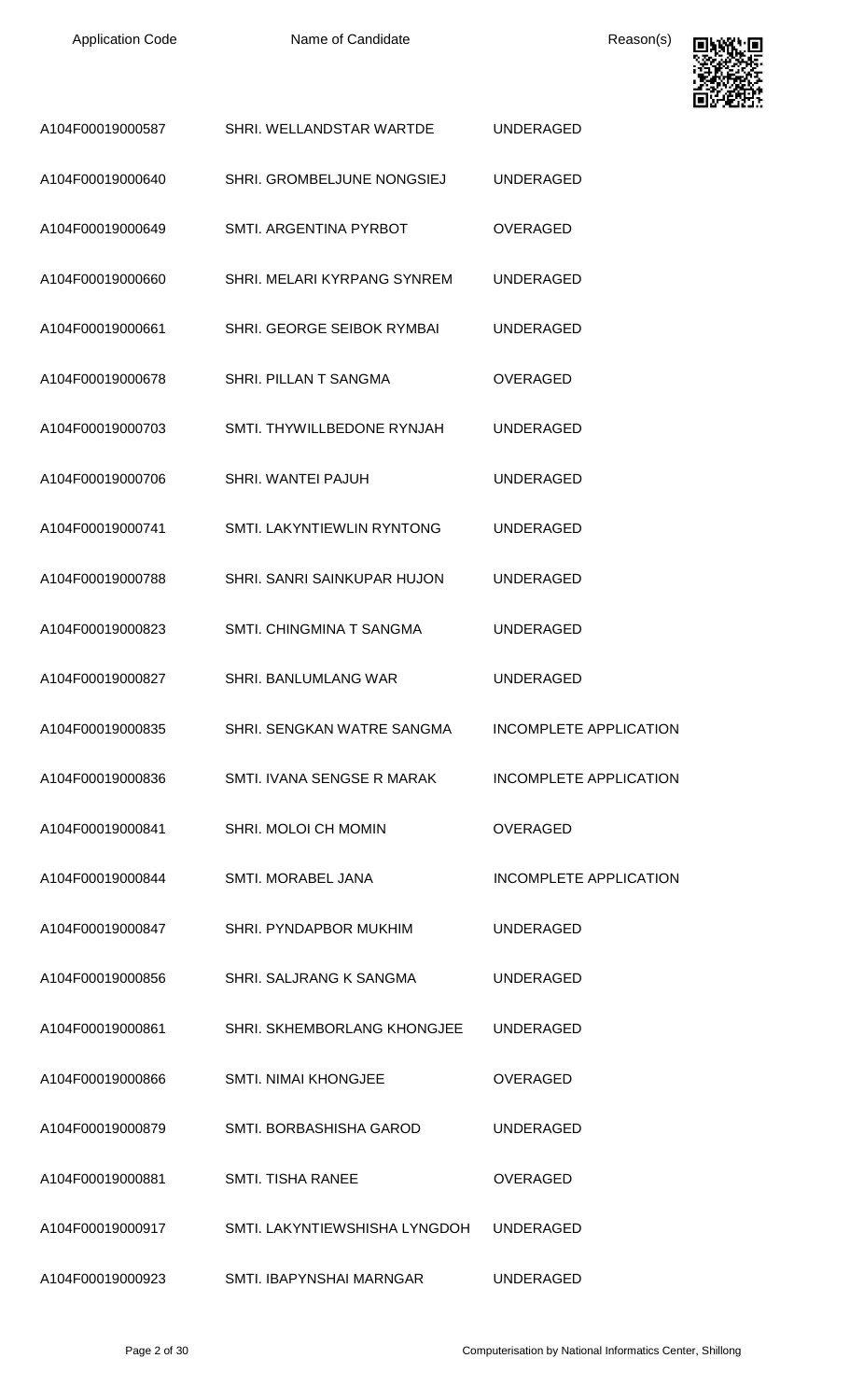| <b>Application Code</b> | Name of Candidate                            | Reason(s)                                                      |
|-------------------------|----------------------------------------------|----------------------------------------------------------------|
| A104F00019000966        | SHRI. LEADERSHIP AMKHLOO                     | <b>UNDERAGED</b>                                               |
| A104F00019000971        | SHRI. RANGDAJIED MARWEIN                     | NO DESIRED QUALIFICATION AS<br>PRESCRIBED IN THE ADVERTISEMENT |
| A104F00019000980        | SHRI. BREWILL A SANGMA                       | <b>UNDERAGED</b>                                               |
| A104F00019001000        | SHRI. DAMANBIANG KSHIAR                      | <b>INCOMPLETE APPLICATION</b>                                  |
| A104F00019001031        | <b>SMTI. RONGSILCHI SHIRA</b>                | <b>UNDERAGED</b>                                               |
| A104F00019001059        | SMTI. RUPALIN PATHAW                         | <b>OVERAGED</b>                                                |
| A104F00019001088        | SMTI. MARNELIS SANGMA                        | <b>UNDERAGED</b>                                               |
| A104F00019001101        | SHRI. LAMSHUWA RIPNAR                        | <b>OVERAGED</b>                                                |
| A104F00019001107        | SMTI. JOYCEE SYIEMIONG                       | <b>UNDERAGED</b>                                               |
| A104F00019001113        | SHRI. DANIEL MITCHELL K<br><b>NONGKYNRIH</b> | <b>UNDERAGED</b>                                               |
| A104F00019001131        | <b>SMTI. SHOPEYA HAJONG</b>                  | <b>UNDERAGED</b>                                               |
| A104F00019001140        | <b>SMTI. HEINIDAKA BAMON</b>                 | UNDERAGED                                                      |
| A104F00019001196        | SHRI. SUPPORTER KALWING                      | <b>UNDERAGED</b>                                               |
| A104F00019001202        | SHRI. MESHACK P HYNNIEWTA                    | <b>OVERAGED</b>                                                |
| A104F00019001215        | <b>SMTI. JUSTINA DKHAR</b>                   | <b>OVERAGED</b>                                                |
| A104F00019001248        | SMTI. RIKYNTILANG HOOJON                     | <b>OVERAGED</b>                                                |
| A104F00019001266        | SMTI. NOGAME R MARAK                         | <b>UNDERAGED</b>                                               |
| A104F00019001282        | SMTI, DIAMOND KHARKONGOR                     | <b>UNDERAGED</b>                                               |
| A104F00019001283        | <b>SHRI, RIMEIAKI WAR</b>                    | <b>INCOMPLETE APPLICATION</b>                                  |
| A104F00019001301        | SHRI. DONKUPAR KHARKONGOR                    | <b>OVERAGED</b>                                                |
| A104F00019001330        | SHRI. VIRGINUEL MOMIN                        | <b>OVERAGED</b>                                                |
| A104F00019001332        | <b>SMTI. JUNCHISA M SANGMA</b>               | <b>UNDERAGED</b>                                               |
| A104F00019001356        | SMTI. PHIBALAPDIANGHUN<br><b>NONGSIEJ</b>    | <b>UNDERAGED</b>                                               |
| A104F00019001358        | SMTI. ALMA P MARAK                           | INCOMPLETE APPLICATION                                         |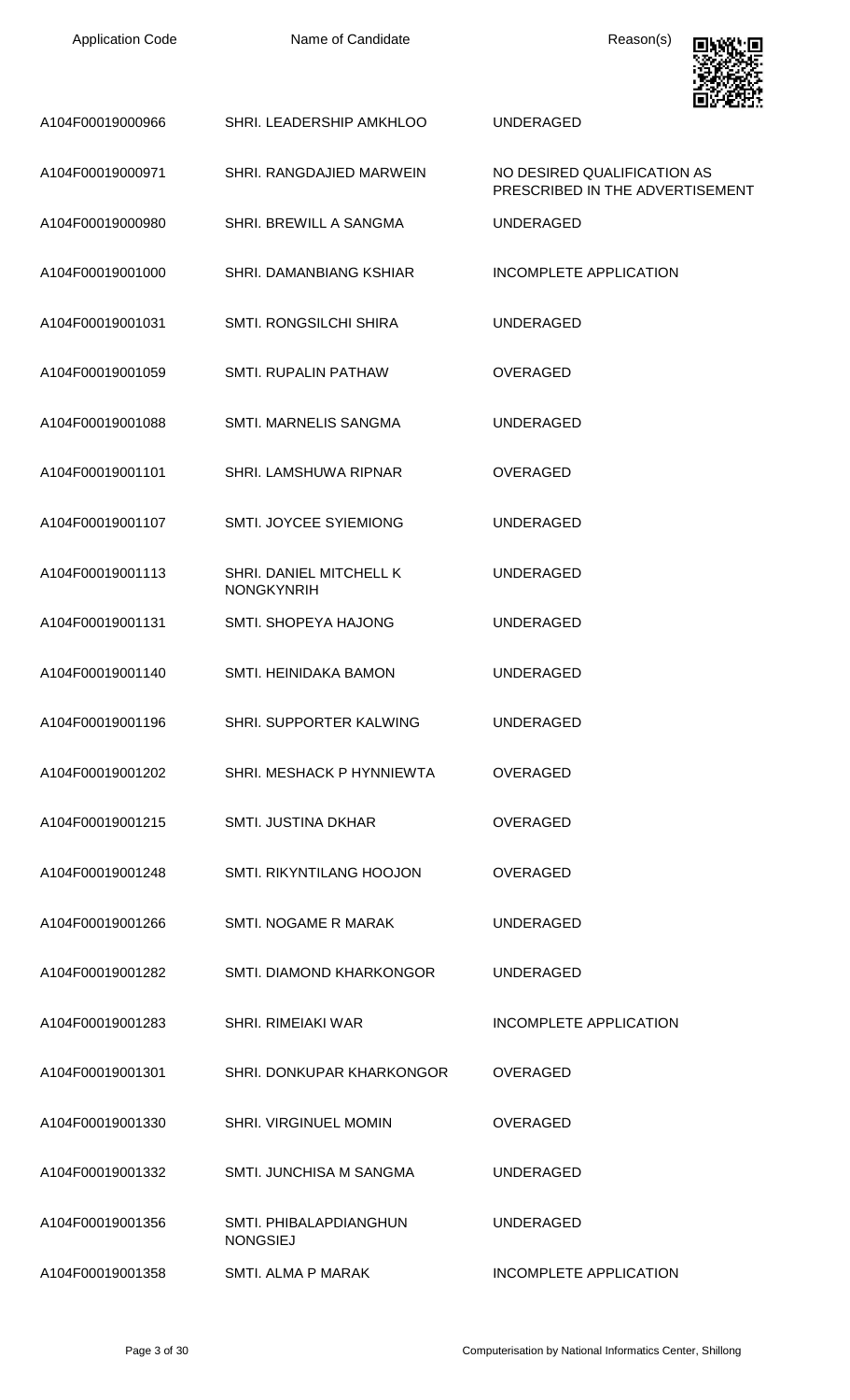| <b>Application Code</b> | Name of Candidate                                 | Reason(s)                                                      |
|-------------------------|---------------------------------------------------|----------------------------------------------------------------|
| A104F00019001361        | SMTI. GRACEFUL LA AIHUN<br><b>NONGNENG</b>        | INCOMPLETE APPLICATION                                         |
| A104F00019001362        | SHRI. KYRMENSKHEM SHANGDIAR                       | <b>INCOMPLETE APPLICATION</b>                                  |
| A104F00019001372        | SMTI. EMIKA LYNGDOH                               | <b>UNDERAGED</b>                                               |
| A104F00019001381        | SMTI. MOMITA SOHKHLET                             | <b>OVERAGED</b>                                                |
| A104F00019001411        | SMTI. BARISHA KHARKONGOR                          | <b>OVERAGED</b>                                                |
| A104F00019001429        | SHRI. JERRY BOVAN THABAH                          | <b>UNDERAGED</b>                                               |
| A104F00019001470        | SMTI. IBAPALEI SYIEMLIEH                          | <b>UNDERAGED</b>                                               |
| A104F00019001478        | SMTI. DIAMOND SUSNGI                              | <b>OVERAGED</b>                                                |
| A104F00019001480        | SMTI. CYREENDA KHARSYNTENG                        | <b>OVERAGED</b>                                                |
| A104F00019001483        | SHRI. PYNSHAITBOR MARTHONG                        | <b>UNDERAGED</b>                                               |
| A104F00019001485        | SHRI. MARBIANGPOR MARTHONG                        | <b>UNDERAGED</b>                                               |
| A104F00019001520        | SMTI. WALNOLISA N SANGMA                          | <b>UNDERAGED</b>                                               |
| A104F00019001614        | <b>SMTI. MARY BAAILYNTI</b><br><b>KHARBYNGAR</b>  | <b>UNDERAGED</b>                                               |
| A104F00019001655        | SHRI. AMONCLIFFTON KHYRIEM                        | <b>UNDERAGED</b>                                               |
| A104F00019001671        | SHRI. ABDUL ARBAAZ                                | <b>UNDERAGED</b>                                               |
| A104F00019001678        | SHRI. ARKHAMBHA ROY LYNGWA                        | <b>OVERAGED</b>                                                |
| A104F00019001683        | SMTI. WANSAKA TOI                                 | INCOMPLETE APPLICATION                                         |
| A104F00019001691        | SMTI. L BAKORDOR BASAIAWMOIT                      | <b>OVERAGED</b>                                                |
| A104F00019001700        | <b>SMTI. EMBHAHLANG I JONES</b><br>RYMBAI         | <b>UNDERAGED</b>                                               |
| A104F00019001726        | <b>SMTI, SANJANA NEWAR</b>                        | NO DESIRED QUALIFICATION AS<br>PRESCRIBED IN THE ADVERTISEMENT |
| A104F00019001759        | SHRI. EHKUPARLANG GARY SUTING                     | <b>OVERAGED</b>                                                |
| A104F00019001785        | <b>SMTI. BAIARLIN LYNGDOH</b><br><b>MAWPHLANG</b> | <b>OVERAGED</b>                                                |
| A104F00019001799        | SHRI. KIT KUPAR KHARPURI                          | <b>OVERAGED</b>                                                |
| A104F00019001800        | SMTI. R RUBY DAIOPHIKA                            | <b>OVERAGED</b>                                                |

KHARLUKHI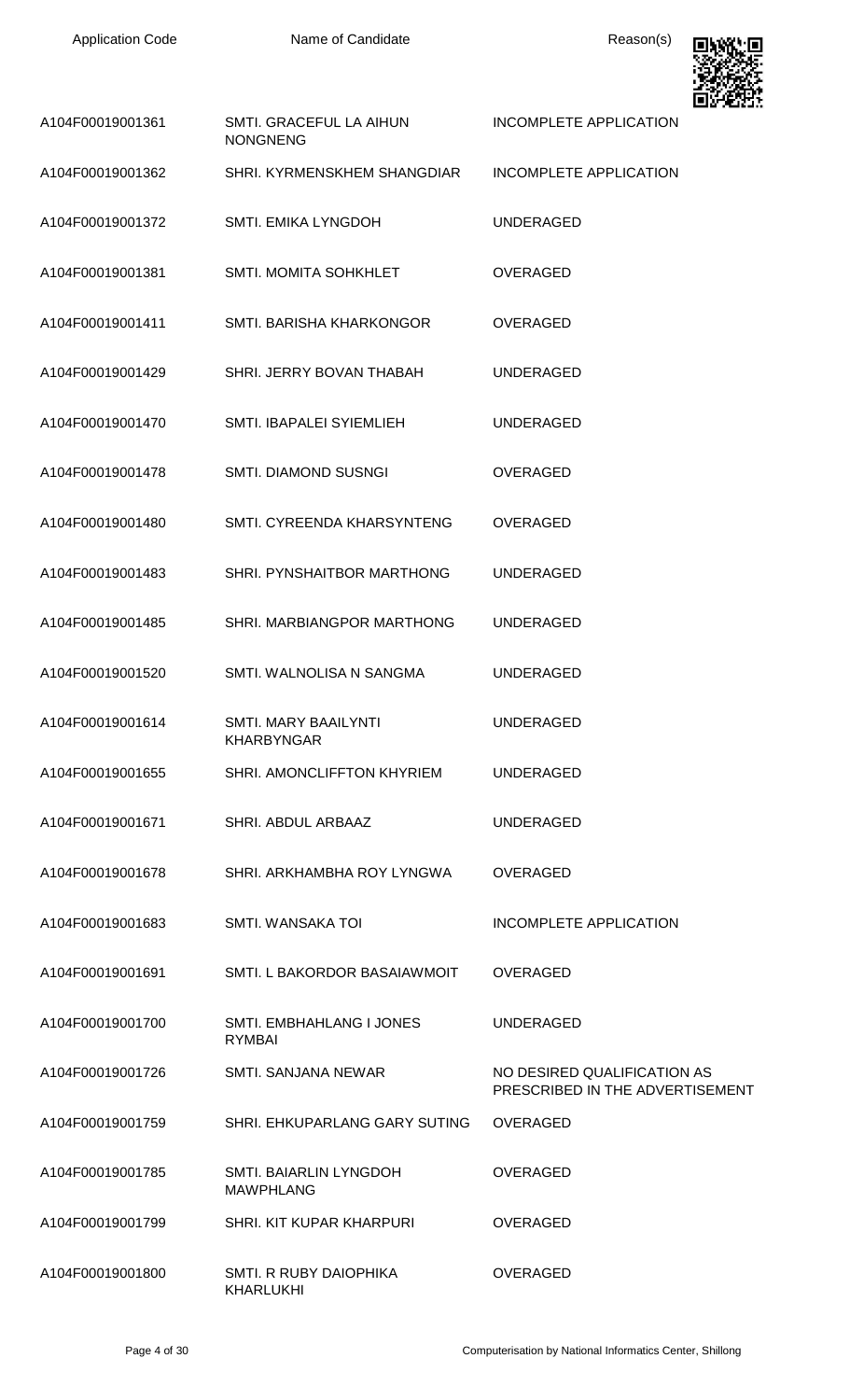

| A104F00019001801 | SMTI. JENNYTRICE WARJRI                      | <b>OVERAGED</b>               |
|------------------|----------------------------------------------|-------------------------------|
| A104F00019001809 | SHRI. PAIABHA TREVOR TARIANG                 | <b>OVERAGED</b>               |
| A104F00019001810 | SHRI. MEBANSHAN KUPAR<br><b>RAPLANG</b>      | <b>OVERAGED</b>               |
| A104F00019001813 | SHRI. RAFYLE RHYS SNABI                      | <b>OVERAGED</b>               |
| A104F00026000038 | SMTI, RUMA CHESYL K SANGMA                   | <b>UNDERAGED</b>              |
| A104F00026000118 | SHRI. MEJIMBIRTH CH MARAK                    | <b>UNDERAGED</b>              |
| A104F00026000141 | SMTI. DILMERA CRESCENTINA T<br><b>SANGMA</b> | <b>UNDERAGED</b>              |
| A104F00026000195 | <b>SMTI. VINCI CH MARAK</b>                  | <b>OVERAGED</b>               |
| A104F00026000207 | SHRI. ANSAO DESUCHI N ARENGH                 | <b>UNDERAGED</b>              |
| A104F00026000258 | SHRI. DENICE K SANGMA                        | <b>OVERAGED</b>               |
| A104F00026000267 | <b>SHRI. BALGRAK R MARAK</b>                 | <b>UNDERAGED</b>              |
| A104F00026000317 | SMTI. TRACY MARY CH MARAK                    | <b>UNDERAGED</b>              |
| A104F00026000319 | SHRI. TOMIN N MARAK                          | <b>UNDERAGED</b>              |
| A104F00026000331 | SHRI. ANTHOSH R MARAK                        | <b>UNDERAGED</b>              |
| A104F00026000355 | SHRI. NIMBLESTAR CH MARAK                    | <b>INCOMPLETE APPLICATION</b> |
| A104F00026000391 | SMTI. VIVIAN T SANGMA                        | <b>UNDERAGED</b>              |
| A104F00026000435 | SMTI. FERNA R MARAK                          | <b>UNDERAGED</b>              |
| A104F00026000453 | SMTI. SENGMATCHI CH MARAK                    | <b>UNDERAGED</b>              |
| A104F00026000473 | SHRI. ANTUSBIRTH D SANGMA                    | <b>UNDERAGED</b>              |
| A104F00026000476 | SHRI. AYACKO SALCHU B MARAK                  | <b>UNDERAGED</b>              |
| A104F00026000506 | SMTI. CHIANIK N MARAK                        | <b>UNDERAGED</b>              |
| A104F00026000534 | SMTI. NIGHTINGLE G MOMIN                     | <b>UNDERAGED</b>              |
| A104F00026000596 | SHRI. BONCHANG A SANGMA                      | <b>UNDERAGED</b>              |
| A104F00026000643 | SHRI. SILJRANG D SHIRA                       | <b>INCOMPLETE APPLICATION</b> |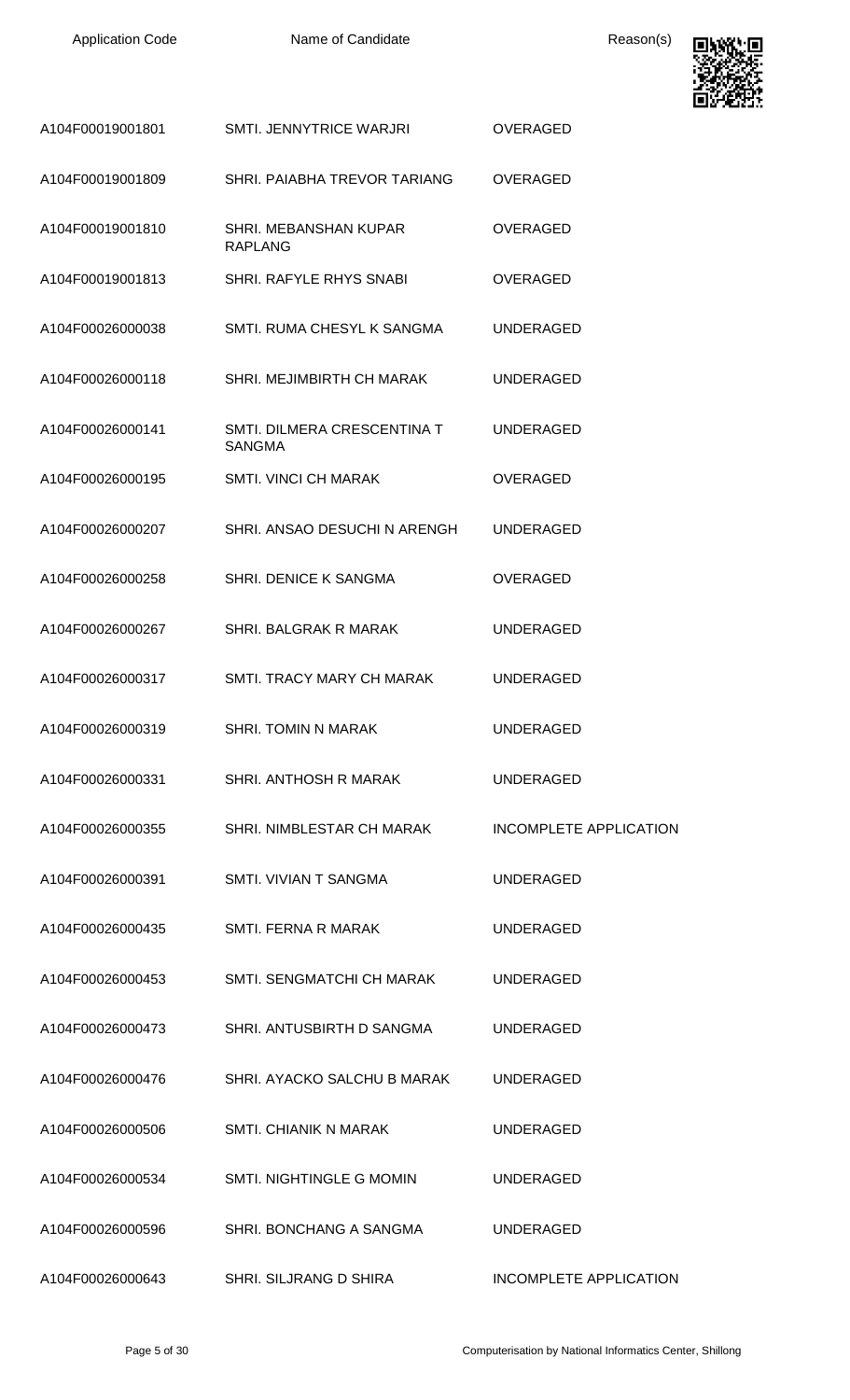

|                  |                                                | وموسع ومسا                                                                                   |
|------------------|------------------------------------------------|----------------------------------------------------------------------------------------------|
| A104F00026000679 | SHRI. PATCHIRA CH MARAK                        | <b>OVERAGED</b>                                                                              |
| A104F00026000688 | SHRI. BALJAGRING B SANGMA                      | <b>UNDERAGED</b>                                                                             |
| A104F00026000710 | SHRI. CANROSH N SANGMA                         | <b>UNDERAGED</b>                                                                             |
| A104F00026000714 | <b>SHRI. AILAK R MARAK</b>                     | <b>UNDERAGED</b>                                                                             |
| A104F00026000715 | SMTI. JOYTA G MOMIN                            | <b>OVERAGED</b>                                                                              |
| A104F00026000778 | SHRI. CHANGKAM HARDIAN ELMER<br><b>M MARAK</b> | <b>UNDERAGED</b>                                                                             |
| A104F00026000799 | SHRI. CHINANGRIK A SANGMA                      | <b>UNDERAGED</b>                                                                             |
| A104F00026000862 | SMTI. POPILLA D SANGMA                         | <b>UNDERAGED</b>                                                                             |
| A104F00026000871 | <b>SMTI. ARCHIAMA N SANGMA</b>                 | <b>UNDERAGED</b>                                                                             |
| A104F00026000878 | SMTI. PREBALLINA R MARAK                       | <b>UNDERAGED</b>                                                                             |
| A104F00026000893 | SHRI. ANTHONY M MARAK                          | <b>UNDERAGED</b>                                                                             |
| A104F00026000911 | SMTI. CLARA TASRI S SANGMA                     | <b>UNDERAGED</b>                                                                             |
| A104F00026000913 | SHRI. DIPAK KOCH                               | OVERAGED                                                                                     |
| A104F00026000915 | SMTI. NOCHENG LYDIA G MOMIN                    | UNDERAGED                                                                                    |
| A104F00026000933 | SMTI. EASTERLIA M SANGMA                       | INCOMPLETE APPLICATION                                                                       |
| A104F00026000946 | SHRI. PRITAM SHARMA<br><b>KONGBRAILATPAM</b>   | <b>OVERAGED</b>                                                                              |
| A104F00026000949 | <b>SMTI. MERY T SANGMA</b>                     | OVERAGED/DID NOT FILL UP YEAR OF<br>PASSING OF EXAMINATION IN THE<br><b>APLLICATION FORM</b> |
| A104F00026000957 | SMTI. TERAK ANNA R MARAK                       | <b>UNDERAGED</b>                                                                             |
| A104F00026000970 | SHRI. BERNARD M SANGMA                         | <b>UNDERAGED</b>                                                                             |
| A104F00026001013 | SMTI. MERCYLINA SHYRMANG                       | <b>OVERAGED</b>                                                                              |
| A104F00026001028 | SHRI. SHILLANGGRE MOMIN                        | <b>OVERAGED</b>                                                                              |
| A104F00026001042 | SHRI. ELIAS R MARAK                            | <b>UNDERAGED</b>                                                                             |
| A104F00026001077 | SMTI. BALNAMCHI A SANGMA                       | <b>OVERAGED</b>                                                                              |
| A104F00026001098 | SHRI. CHENANG K SANGMA                         | <b>OVERAGED</b>                                                                              |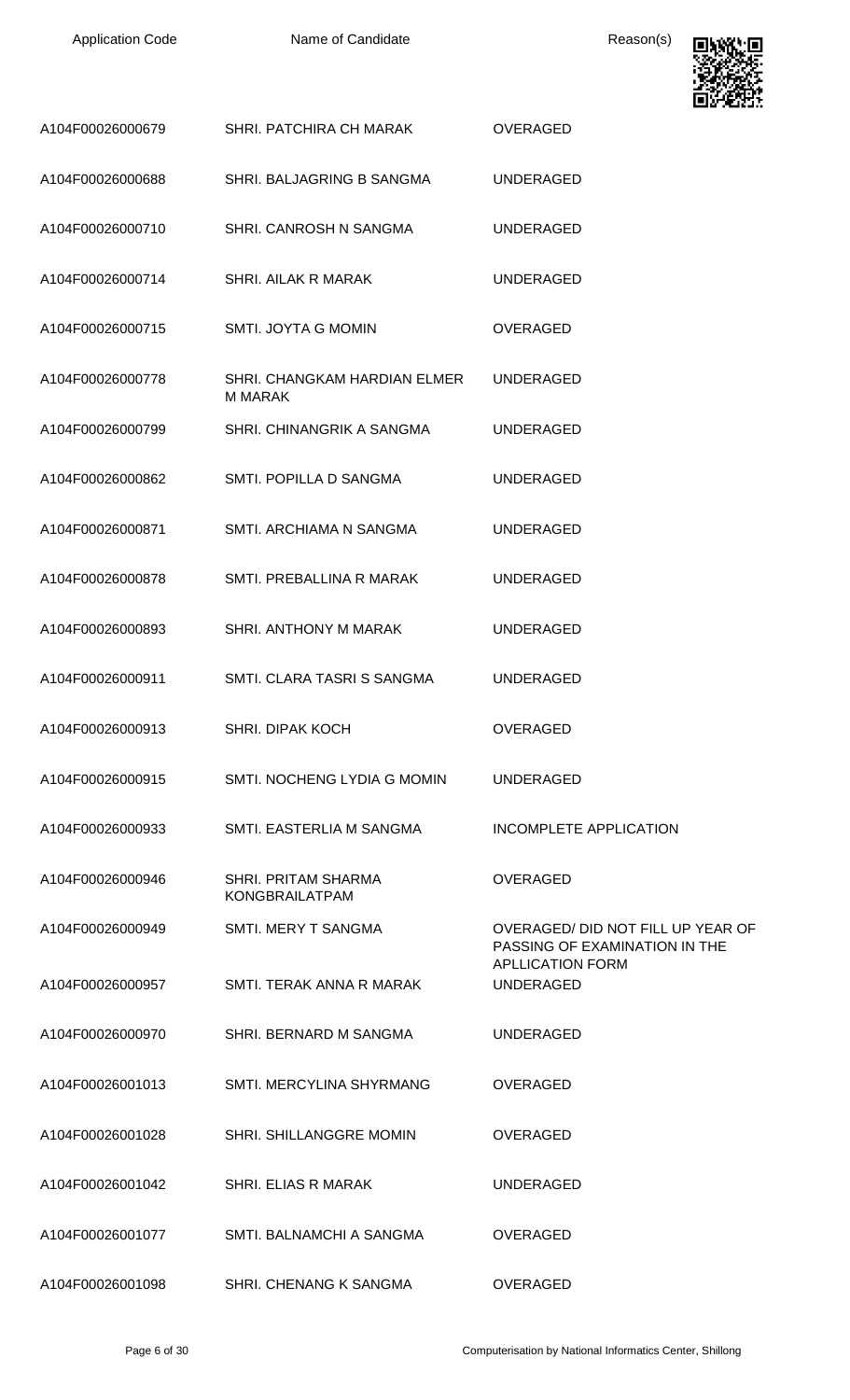

| A104F00026001113 | SMTI. CHINGCHEA G SANGMA                      | <b>OVERAGED</b>               |
|------------------|-----------------------------------------------|-------------------------------|
| A104F00026001132 | SMTI, SENGBARIN N SANGMA                      | UNDERAGED                     |
| A104F00026001138 | SMTI. JESICO N SANGMA                         | <b>UNDERAGED</b>              |
| A104F00026001157 | SHRI. STANLEY A SANGMA                        | <b>OVERAGED</b>               |
| A104F00026001185 | SHRI. SENGRAN A SANGMA                        | <b>UNDERAGED</b>              |
| A104F00026001195 | SMTI. SENGREY B MARAK                         | <b>UNDERAGED</b>              |
| A104F00026001207 | SMTI. JENNY G MOMIN                           | <b>OVERAGED</b>               |
| A104F00026001213 | SMTI. WEDNERA R MARAK                         | INCOMPLETE APPLICATION        |
| A104F00026001216 | SMTI. AVASDE D ARENGH                         | <b>UNDERAGED</b>              |
| A104F00026001220 | SMTI. ARLO CHISA CH MOMIN                     | <b>UNDERAGED</b>              |
| A104F00026001241 | SMTI. SARENCHI M SANGMA                       | UNDERAGED.                    |
| A104F00026001259 | SHRI. DECEM D SHIRA                           | <b>UNDERAGED</b>              |
| A104F00026001261 | SHRI. ISIDING M SANGMA                        | <b>UNDERAGED</b>              |
| A104F00026001275 | SHRI. WASHING CH MARAK                        | <b>INCOMPLETE APPLICATION</b> |
| A104F00026001280 | SHRI. WALSENG M MARAK                         | <b>UNDERAGED</b>              |
| A104F00026001287 | SMTI, PODUMIN BAKSAKA TARA                    | <b>OVERAGED</b>               |
| A104F00026001351 | SMTI. TENGKAN R MARAK                         | <b>OVERAGED</b>               |
| A104F00026001356 | SMTI, CROWNY TEGAMCHI CH<br><b>MOMIN</b>      | <b>UNDERAGED</b>              |
| A104F00026001367 | <b>SMTI. ASILIK M SANGMA</b>                  | <b>INCOMPLETE APPLICATION</b> |
| A104F00026001390 | SHRI. FERDINAND BANSHANLANG<br><b>LYNGDOH</b> | <b>OVERAGED</b>               |
| A104F00026001428 | SHRI. TENGNANG JOAQUIM W<br><b>MOMIN</b>      | <b>OVERAGED</b>               |
| A104F00026001448 | <b>SHRI. BRITTO R MARAK</b>                   | <b>UNDERAGED</b>              |
| A104F00026001452 | SMTI. PRINGCHIRA M MARAK                      | <b>UNDERAGED</b>              |
| A104F00026001479 | <b>SMTI. NIRE N ARENGH</b>                    | <b>UNDERAGED</b>              |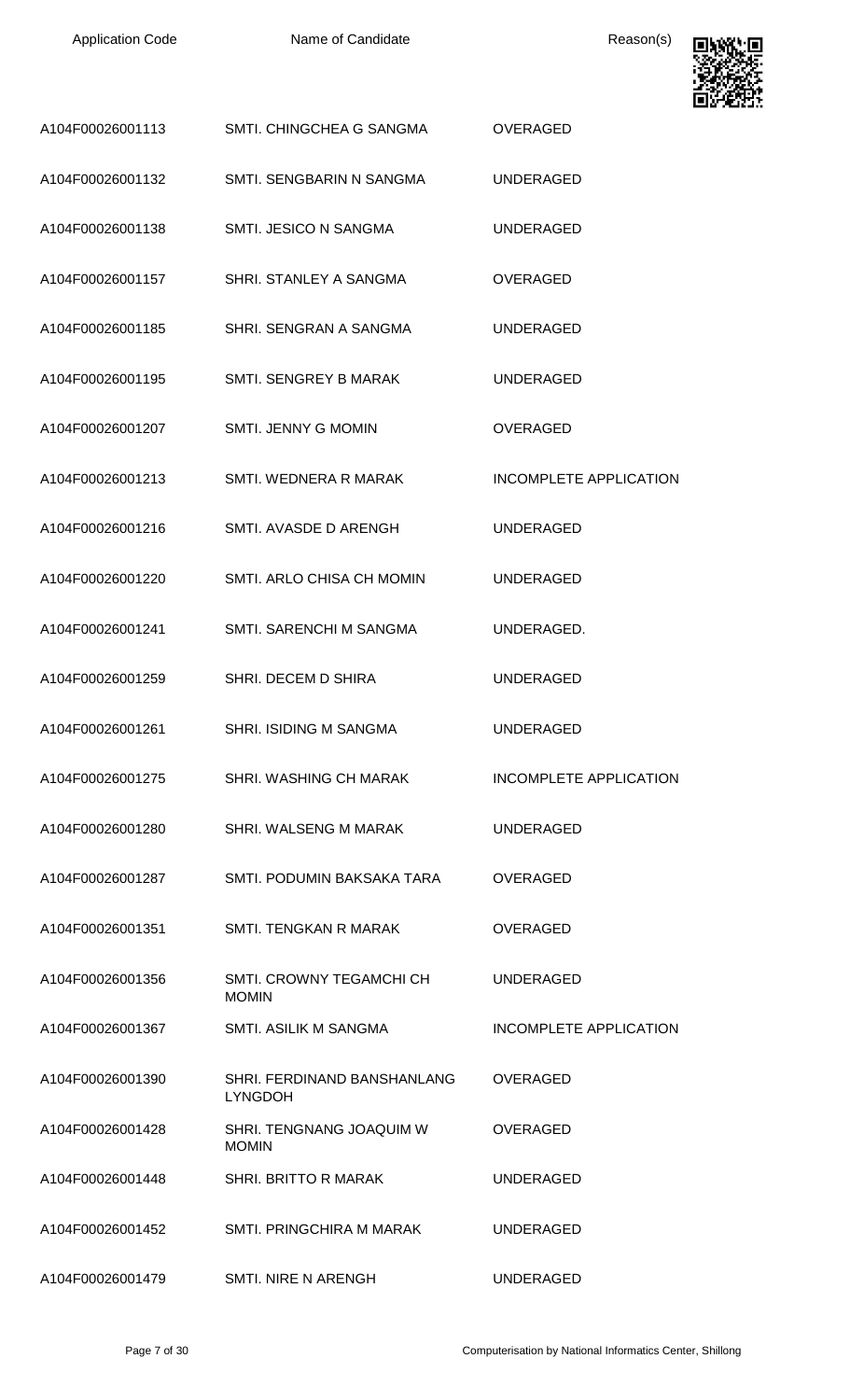| <b>Application Code</b> | Name of Candidate                        | Reason(s)                                                      |
|-------------------------|------------------------------------------|----------------------------------------------------------------|
| A104F00026001489        | SMTI. CAMELLIA A SANGMA                  | OVERAGED                                                       |
| A104F00026001505        | SHRI. MODY M MARAK                       | <b>UNDERAGED</b>                                               |
| A104F00026001516        | SHRI. KEVIN CH SANGMA                    | <b>UNDERAGED</b>                                               |
| A104F00026001540        | SHRI. HAPPY G MOMIN                      | <b>OVERAGED</b>                                                |
| A104F00026001587        | SMTI. BEBELINA M MARAK                   | <b>INCOMPLETE APPLICATION</b>                                  |
| A104F00026001588        | SHRI. RIKSENG G MOMIN                    | OVERAGED                                                       |
| A104F00026001598        | SMTI. MOMI M SANGMA                      | OVERAGED                                                       |
| A104F00026001599        | SHRI. CYRIL A SANGMA                     | <b>OVERAGED</b>                                                |
| A104F00026001623        | SMTI. RENICA R MARAK                     | <b>UNDERAGED</b>                                               |
| A104F00026001637        | SMTI. CHRISTINA R MARAK                  | OVERAGED                                                       |
| A104F00026001651        | SMTI. DECHIRA SANGMA                     | NO DESIRED QUALIFICATION AS<br>PRESCRIBED IN THE ADVERTISEMENT |
| A104F00026001652        | <b>SMTI. SAKME S MOMIN</b>               | <b>UNDERAGED</b>                                               |
| A104F00026001797        | SHRI. SMARTHE G MOMIN                    | <b>UNDERAGED</b>                                               |
| A104F00026001799        | SMTI. SENGSIME A SANGMA                  | <b>OVERAGED</b>                                                |
| A104F00026001801        | SHRI. BRICKTONE N SANGMA                 | <b>OVERAGED</b>                                                |
| A104F00026001808        | SMTI. CHOKCHIME CH MARAK                 | NO DESIRED QUALIFICATION AS<br>PRESCRIBED IN THE ADVERTISEMENT |
| A104F00026001815        | SHRI. SALCHURA CHEKAM P MARAK            | NO DESIRED QUALIFICATION AS<br>PRESCRIBED IN THE ADVERTISEMENT |
| A104F00026001816        | SMTI. THREEZA N MARAK                    | <b>UNDERAGED</b>                                               |
| A104F00026001823        | SMTI. PANGKAME JESSYA N<br><b>ARENGH</b> | <b>UNDERAGED</b>                                               |
| A104F00026001848        | SMTI. TACHI ANNIE R MARAK                | <b>OVERAGED</b>                                                |
| A104F00026001852        | SHRI. DILCHENG A SANGMA                  | <b>UNDERAGED</b>                                               |
| A104F00026001853        | SMTI. ZEMIME N MARAK                     | <b>UNDERAGED</b>                                               |
| A104F00026001869        | SHRI. SALTENG SANGMA                     | <b>OVERAGED</b>                                                |
| A104F00026001874        | SMTI. TUME S SANGMA                      | UNDERAGED                                                      |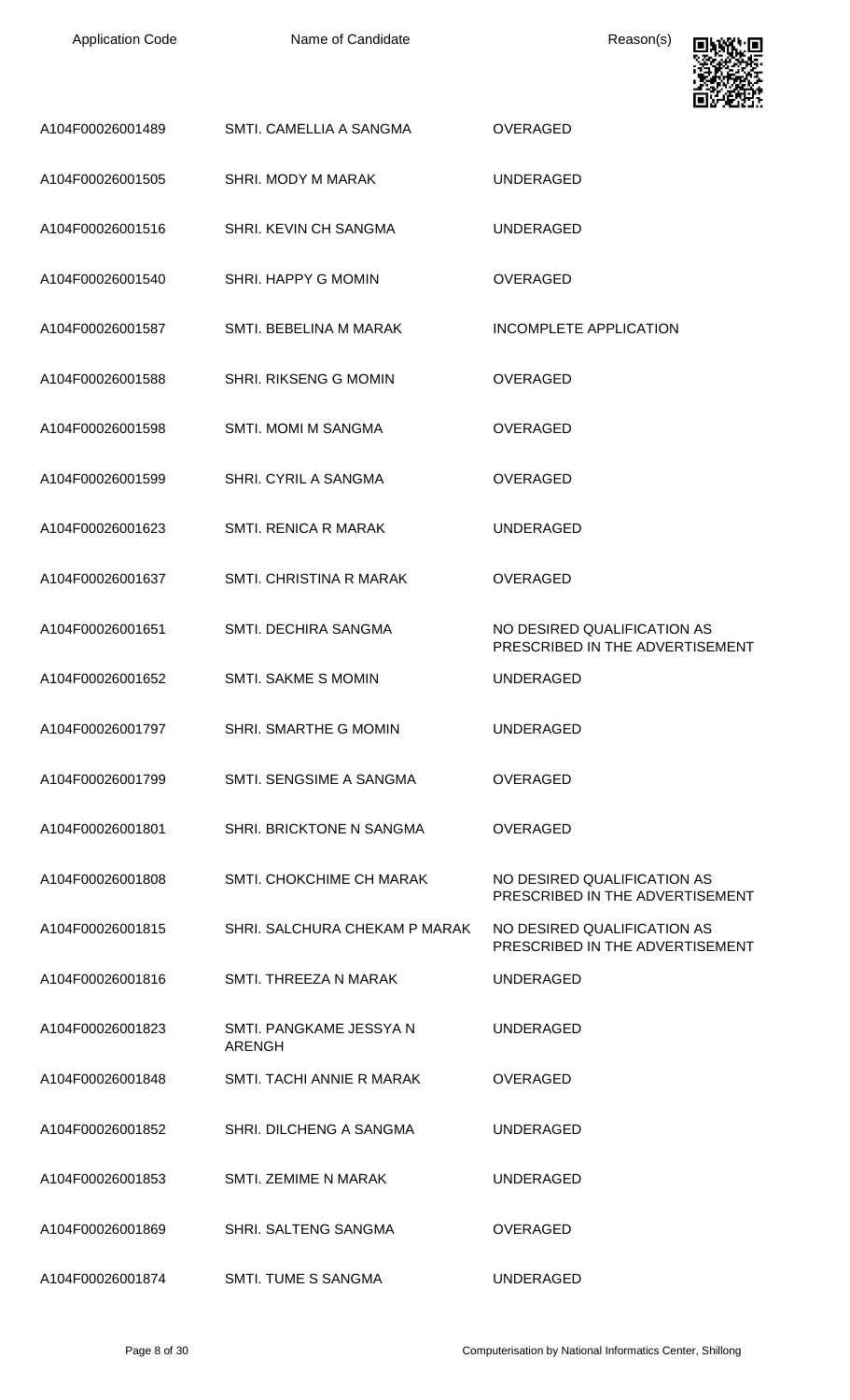

|                  |                                                 | وديك الماليا                                                   |
|------------------|-------------------------------------------------|----------------------------------------------------------------|
| A104F00026001879 | SHRI. BALSRENG T SANGMA                         | <b>OVERAGED</b>                                                |
| A104F00026001883 | SMTI. TRYSMILLA M SANGMA                        | <b>OVERAGED</b>                                                |
| A104F00026001903 | SHRI. JIMBERS KHENY ARENGH                      | <b>OVERAGED</b>                                                |
| A104F00026001908 | SHRI. BALTHONOME D SANGMA                       | INCOMPLETE APPLICATION                                         |
| A104F00026001909 | SMTI. SIMCHI NORIK N SANGMA                     | INCOMPLETE APPLICATION                                         |
| A104F00026001911 | <b>SMTI. RUMKI CH SANGMA</b>                    | <b>OVERAGED</b>                                                |
| A104F00026001913 | SMTI. DINCHIRA A SANGMA                         | <b>OVERAGED</b>                                                |
| A104F00026001916 | <b>SHRI. CHISAKA CH MARAK</b>                   | INCOMPLETE APPLICATION                                         |
| A104F00026001921 | SHRI. HAVRAH B SANGMA                           | NO DESIRED QUALIFICATION AS<br>PRESCRIBED IN THE ADVERTISEMENT |
| A104F00026001923 | SMTI. CHENDRA CH MARAK                          | <b>INCOMPLETE APPLICATION</b>                                  |
| A104F00026001924 | <b>SMTI. JELIESH CH MOMIN</b>                   | <b>OVERAGED</b>                                                |
| A104F00026001942 | SMTI. DONA CHRISTEEN DEBBARMA                   | <b>OVERAGED</b>                                                |
| A104F00026001946 | SHRI. EDMUNT N MARAK                            | <b>UNDERAGED</b>                                               |
| A104F00026001964 | <b>SMTI. MERIKA G MOMIN</b>                     | <b>OVERAGED</b>                                                |
| A104F00026001967 | SMTI. NATHARINA SANGMA                          | INCOMPLETE APPLICATION                                         |
| A104F00059000115 | SHRI. BANKITDOR LYNGKHOI                        | <b>UNDERAGED</b>                                               |
| A104F00059000116 | <b>SMTI. ERICA MYNSONG</b>                      | <b>UNDERAGED</b>                                               |
| A104F00059000161 | <b>SHRI. GREETING MARAK</b>                     | <b>UNDERAGED</b>                                               |
| A104F00059000163 | SMTI, GRANGCHIRA CH MARAK                       | UNDERAGED                                                      |
| A104F00059000192 | SHRI. PRANAB ROY HAJONG                         | <b>OVERAGED</b>                                                |
| A104F00059000221 | <b>SMTI. MERCY MERRILYNE</b><br><b>KHARRNGI</b> | <b>UNDERAGED</b>                                               |
| A104F00059000236 | SMTI. IBAPDIANGHUN JARAIN                       | <b>UNDERAGED</b>                                               |
| A104F00059000237 | <b>SMTI. PYNSUKLANG HOOJON</b>                  | <b>UNDERAGED</b>                                               |
| A104F00059000286 | SHRI. YSHUA LYNGDOH                             | UNDERAGED/UNDERQUALIFIED                                       |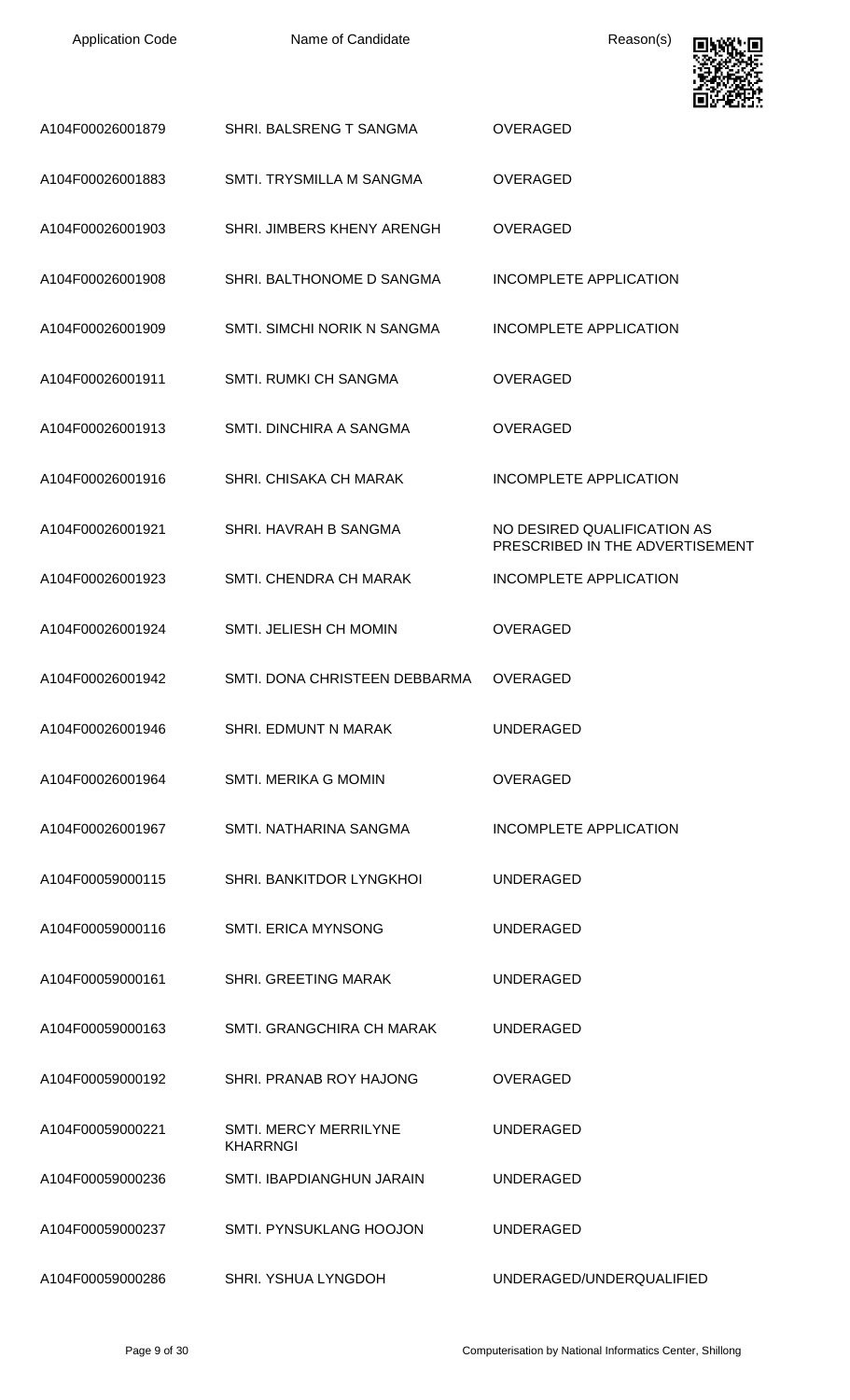

| A104F00059000287 | SMTI, MARKYNTI MARBANIANG                       | UNDERAGED              |
|------------------|-------------------------------------------------|------------------------|
| A104F00059000293 | SMTI. IBANIADA KHARPRAN                         | UNDERAGED              |
| A104F00059000338 | SMTI. HAKARUHIWOT PASSAH                        | <b>OVERAGED</b>        |
| A104F00059000371 | SHRI. DIBARLES WANNIANG                         | INCOMPLETE APPLICATION |
| A104F00059000420 | <b>SHRI. AMIT MANNER</b>                        | UNDERAGED              |
| A104F00059000421 | <b>SMTL LARISHISHA SWER</b>                     | INCOMPLETE APPLICATION |
| A104F00059000438 | SHRI. JONATHAN COOPER<br><b>LYNGDOH</b>         | UNDERAGED              |
| A104F00059000453 | <b>SHRI. LOT GABIL MOMIN</b>                    | OVERAGED               |
| A104F00059000454 | SMTI. SALCHI CH SANGMA                          | UNDERAGED              |
| A104F00059000457 | <b>SMTI. BAIAMONLANG SWER</b>                   | <b>OVERAGED</b>        |
| A104F00059000474 | <b>SMTI. AIMELIN NONGNENG</b>                   | UNDERAGED              |
| A104F00059000487 | SMTI. DELINA KHONGDUP                           | <b>OVERAGED</b>        |
| A104F00059000505 | SHRI. STEWARTH IMPIL SANGMA                     | <b>UNDERAGED</b>       |
| A104F00059000576 | SMTI. LABHASHISHA KHARMUJAI                     | <b>OVERAGED</b>        |
| A104F00059000590 | <b>SHRI. GOLDENSTAR</b><br><b>KHARSYIEMIONG</b> | <b>UNDERAGED</b>       |
| A104F00059000625 | SHRI. RAHUL D SHIRA                             | <b>UNDERAGED</b>       |
| A104F00059000660 | SMTI. IBANSHAILIN MARWEIN                       | <b>UNDERAGED</b>       |
| A104F00059000661 | SHRI. MICHAEL SYIEMIONG                         | <b>UNDERAGED</b>       |
| A104F00059000665 | <b>SHRI. RIANGMON DKHAR</b>                     | INCOMPLETE APPLICATION |
| A104F00059000671 | SMTI. IBASNGEWHUN SHISHA<br><b>LYNGDOH</b>      | <b>UNDERAGED</b>       |
| A104F00059000673 | SHRI. BARI KUPAR KHONGJOH                       | <b>UNDERAGED</b>       |
| A104F00059000685 | SHRI. CHINGCHANG G MOMIN                        | <b>UNDERAGED</b>       |
| A104F00059000726 | SMTI. SARICA RYNGKSAI                           | <b>UNDERAGED</b>       |
| A104F00059000797 | <b>SHRI. SHEMBOKLANG</b><br><b>KHONGRYMMAI</b>  | <b>UNDERAGED</b>       |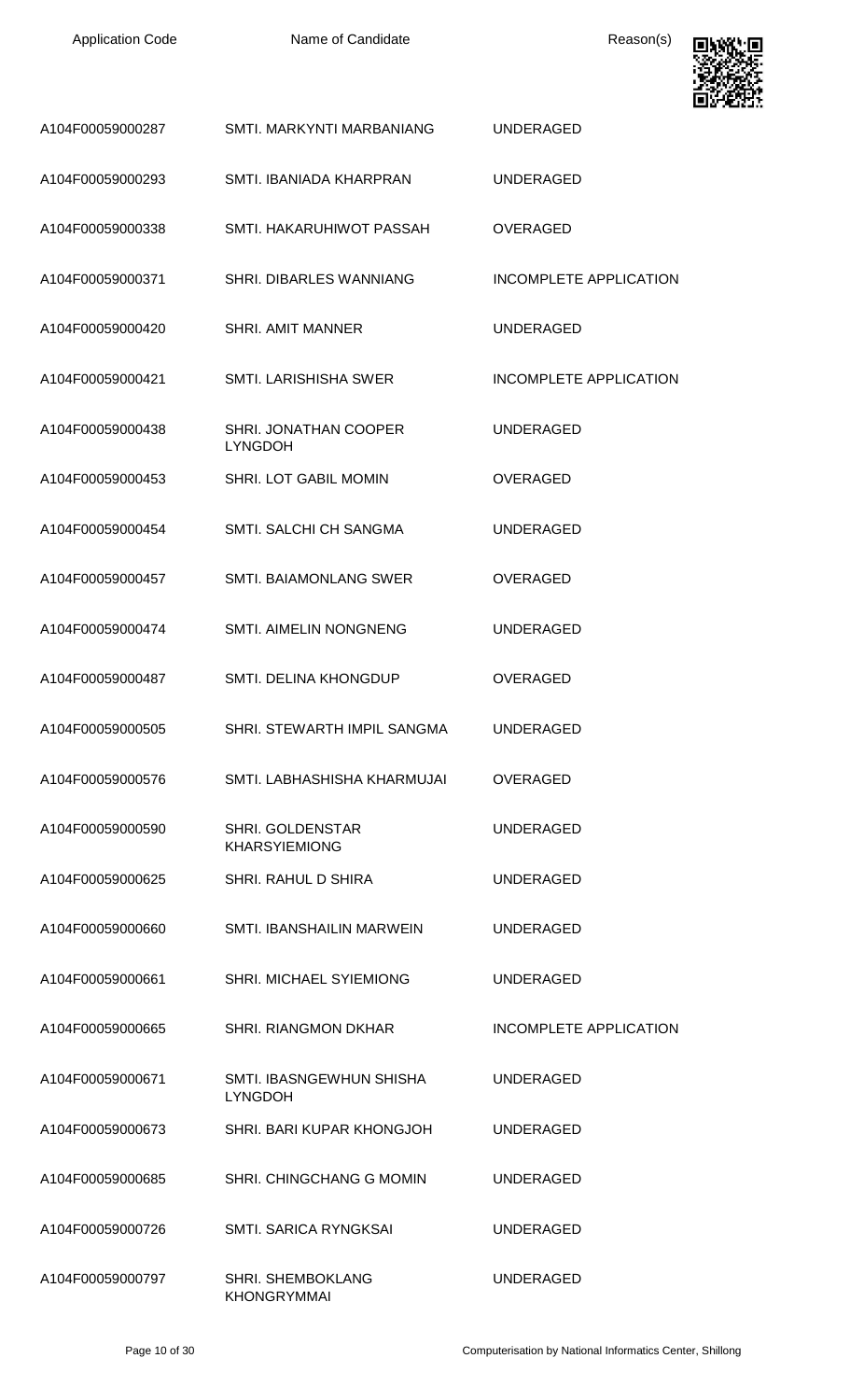

| A104F00059000798 | SHRI. SANDREW WANTEILANG<br><b>NONGKYNRIH</b> | <b>OVERAGED</b>               |
|------------------|-----------------------------------------------|-------------------------------|
| A104F00059000818 | SMTI. CORDIALLY MELODY<br><b>LANGSTANG</b>    | <b>UNDERAGED</b>              |
| A104F00059000827 | SHRI. RUDOLF CAREY CHYNE                      | <b>UNDERAGED</b>              |
| A104F00059000859 | SMTI. JENNYFER JONES SYNREM                   | <b>OVERAGED</b>               |
| A104F00059000871 | <b>SMTI. JIARPHIKA SHULLAI</b>                | <b>OVERAGED</b>               |
| A104F00059000885 | SMTI. MARY MAGDALIN NONGBET                   | <b>OVERAGED</b>               |
| A104F00059000891 | SMTI. PRETTY CHAMBUGONG<br><b>MARAK</b>       | INCOMPLETE APPLICATION        |
| A104F00059000908 | SHRI. GENEROUS POHSHNA                        | <b>OVERAGED</b>               |
| A104F00059000940 | SMTI. LABET DALIN WANKHAR                     | <b>UNDERAGED</b>              |
| A104F00059000944 | <b>SHRI. SOMIUS KURBAH</b>                    | INCOMPLETE APPLICATION        |
| A104F00059000955 | SMTI. BAHUNLANG KHRIAM                        | OVERAGED                      |
| A104F00059000957 | SMTI. LAVINIA MEBA AIRISA<br><b>MAWLONG</b>   | <b>OVERAGED</b>               |
| A104F00059000994 | SHRI. KITBORLANG KURBAH                       | <b>LESS FEE PAID</b>          |
| A104F00059001029 | SHRI. ANDREW MARBANIANG                       | <b>INCOMPLETE APPLICATION</b> |
| A104F00059001038 | SMTI. ALZELIA ANGELINE LYWAIT                 | <b>UNDERAGED</b>              |
| A104F00059001049 | SMTI. DILDORA CH MOMIN                        | <b>UNDERAGED</b>              |
| A104F00059001065 | <b>SHRI. YARMIKY SHILLA</b>                   | <b>OVERAGED</b>               |
| A104F00059001082 | <b>SHRI. ANAND HAJONG</b>                     | <b>OVERAGED</b>               |
| A104F00059001096 | <b>SMTI. AMISHA MAJAW</b>                     | <b>UNDERAGED</b>              |
| A104F00059001127 | SMTI. IBAPYNTNGEN RYNTATHIANG                 | <b>UNDERAGED</b>              |
| A104F00059001141 | SMTI. EMMAGRICIA SUNGOH                       | <b>OVERAGED</b>               |
| A104F00059001147 | <b>SHRI. WINSTON MUKSOR</b>                   | <b>OVERAGED</b>               |
| A104F00059001148 | SMTI. IBAPHIRA SOHTUN                         | <b>LESS FEE PAID</b>          |
| A104F00059001170 | SHRI. TYNGSHAIN LANG CHYNE                    | OVERAGED                      |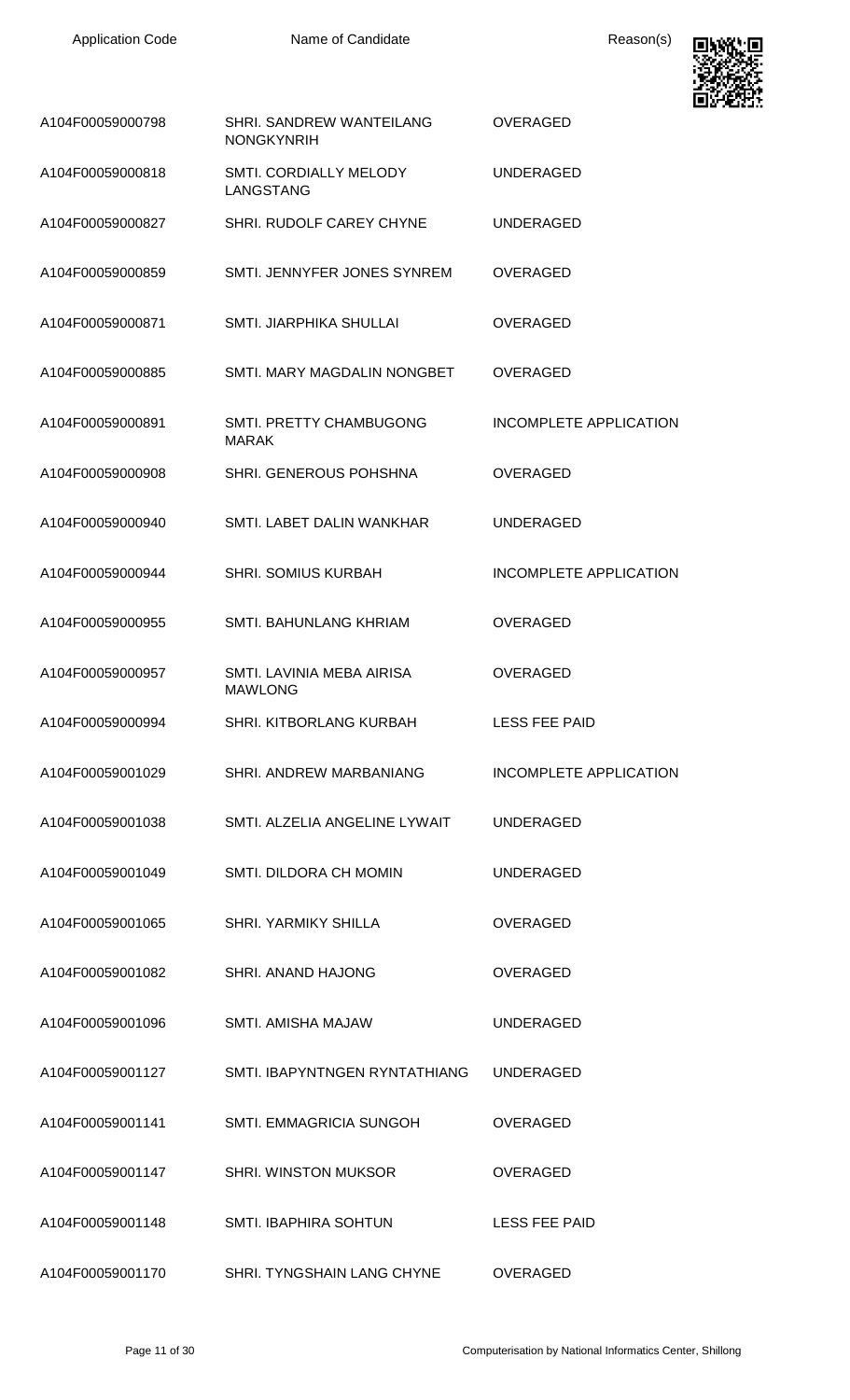| <b>Application Code</b> | Name of Candidate                                   | Reason(s)                     |  |
|-------------------------|-----------------------------------------------------|-------------------------------|--|
| A104F00059001183        | SHRI. AIBORLANG KHARBHIH                            | <b>OVERAGED</b>               |  |
| A104F00059001184        | <b>SMTI. VIRGINIA MAWSHAI</b><br><b>RYNTATHIANG</b> | <b>UNDERAGED</b>              |  |
| A104F00059001195        | SHRI. BALAJIED IAWPHNIAW                            | INCOMPLETE APPLICATION        |  |
| A104F00059001204        | SHRI. DARWIN DONBOK FANCON                          | <b>OVERAGED</b>               |  |
| A104F00059001220        | SMTI. NERISSA W MOMIN                               | <b>OVERAGED</b>               |  |
| A104F00059001221        | SHRI. BALAJIED SYIEMLIEH                            | <b>UNDERAGED</b>              |  |
| A104F00059001239        | SHRI. CLARENCE JONATHAN<br><b>KURBAH</b>            | <b>INCOMPLETE APPLICATION</b> |  |
| A104F00059001240        | SHRI. GEORGE WYCLIFF LYNGDOH<br><b>NONGBRI</b>      | <b>UNDERAGED</b>              |  |
| A104F00059001257        | SMTI. BALARINA NONGLANG                             | <b>UNDERAGED</b>              |  |
| A104F00059001290        | SHRI. LESTERFIELD MUKHIM                            | <b>OVERAGED</b>               |  |
| A104F00059001291        | SMTI. BERTHA RISALYN MARY<br><b>LYNGDOH</b>         | <b>OVERAGED</b>               |  |
| A104F00059001293        | <b>SMTI. TAHILLIA R MARAK</b>                       | <b>UNDERAGED</b>              |  |
| A104F00059001316        | SMTI. MATTI LYNGKSIAR WARJRI                        | <b>OVERAGED</b>               |  |
| A104F00059001332        | SMTI. CHERY CANDYA D SHIRA                          | <b>OVERAGED</b>               |  |
| A104F00059001365        | SMTI, SUZIANA CH MARAK                              | <b>OVERAGED</b>               |  |
| A104F00059001366        | SMTI. DESDEMONA TRACY N<br><b>SANGMA</b>            | <b>OVERAGED</b>               |  |
| A104F00059001367        | SMTI. NORICK NORIMCHIE N MARAK                      | <b>OVERAGED</b>               |  |
| A104F00059001384        | <b>SMTI. CHIRE S MARAK</b>                          | <b>OVERAGED</b>               |  |
| A104F00059001385        | SMTI. PHIDARISHA KHARIR                             | <b>OVERAGED</b>               |  |
| A104F00059001415        | SMTI. HAPHIMANLUT WAHLANG                           | <b>OVERAGED</b>               |  |
| A104F00059001471        | SHRI. MILLFORD THANGKHIEW                           | <b>OVERAGED</b>               |  |
| A104F00061000002        | <b>SMTI. JEANA RONGGRIKCHI</b><br>NENGMINZA SANGMA  | <b>UNDERAGED</b>              |  |
| A104F00061000021        | SMTI. SILGAMCHIY D SHIRA                            | <b>UNDERAGED</b>              |  |
| A104F00061000028        | SHRI. IGNATIUS D SANGMA                             | OVERAGED                      |  |

Ð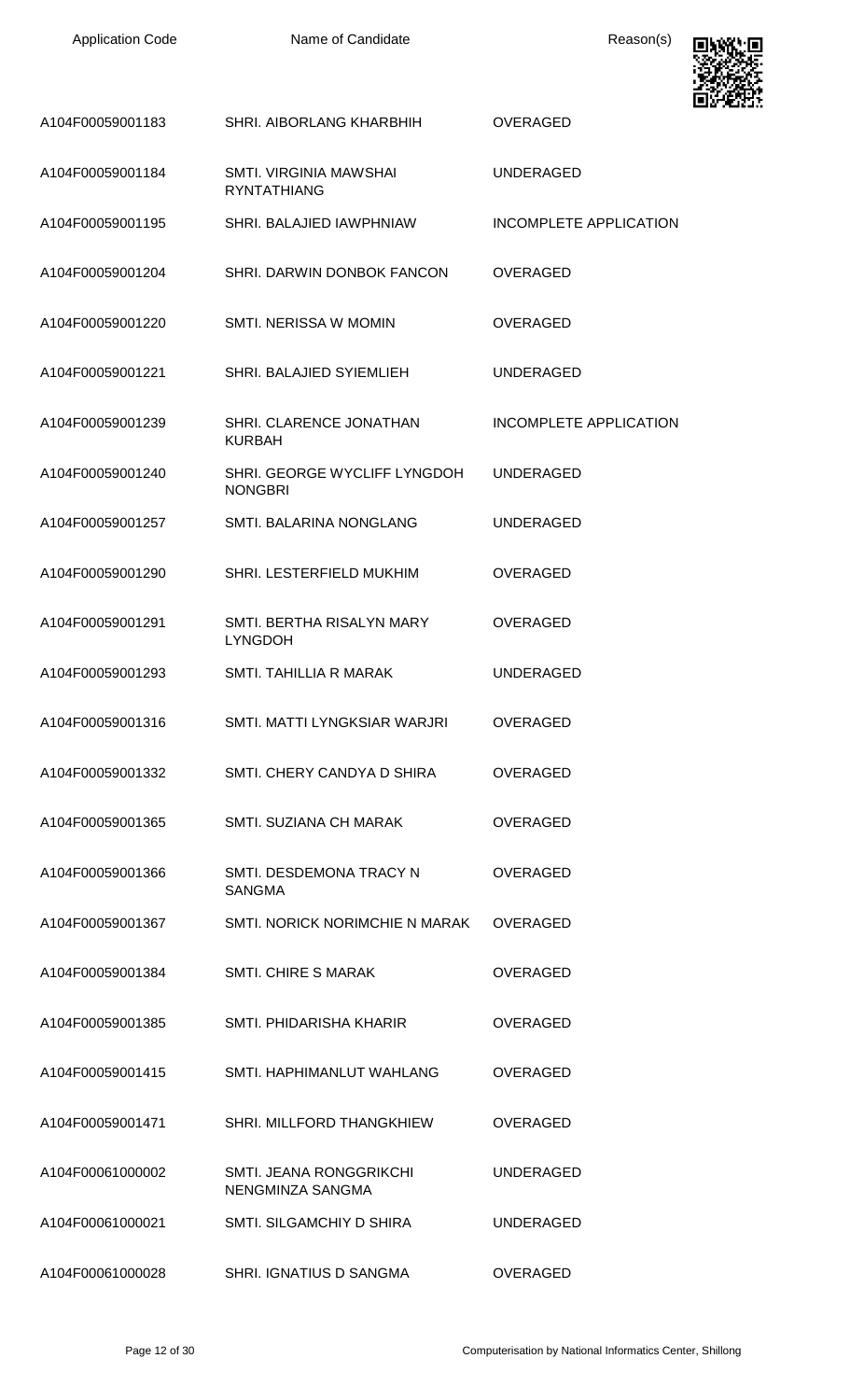| <b>Application Code</b> | Name of Candidate              | Reason(s)                                                      |
|-------------------------|--------------------------------|----------------------------------------------------------------|
| A104F00062000013        | SMTI. ARCYLINDA SUTONG         | <b>INCOMPLETE APPLICATION</b>                                  |
| A104F00062000015        | SHRI. SHISADDAKI LYNGDOH       | <b>UNDERAGED</b>                                               |
| A104F00062000042        | SMTI. EVA PASSAH               | <b>UNDERAGED</b>                                               |
| A104F00062000043        | SMTI. LANA IKA PASSAH          | <b>UNDERAGED</b>                                               |
| A104F00062000048        | <b>SMTI. MONICA S JUNGAI</b>   | INCOMPLETE APPLICATION                                         |
| A104F00062000080        | SMTI. NIDAKAHIWOT PALE         | <b>UNDERAGED</b>                                               |
| A104F00062000089        | SHRI. NASAR PALA               | <b>OVERAGED</b>                                                |
| A104F00062000106        | SMTI. WANERODA LALOO           | <b>OVERAGED</b>                                                |
| A104F00062000113        | <b>SMTI. MERCIFUL PAMTHIED</b> | <b>QUALIFICATION NOT CLEAR</b>                                 |
| A104F00062000132        | SMTI. FEDALIA BAMON            | <b>LESS FEE PAID</b>                                           |
| A104F00062000145        | <b>SHRI. NIDAME DKHAR</b>      | <b>UNDERAGED</b>                                               |
| A104F00062000180        | SHRI. SAMBORLANG THUBRU        | UNDERAGED                                                      |
| A104F00062000199        | <b>SMTI. MERIBAH SUMER</b>     | INCOMPLETE APPLICATION                                         |
| A104F00062000237        | SHRI. MAXER JUNE RYNGKHLEM     | <b>OVERAGED</b>                                                |
| A104F00062000317        | SMTI. DAYAMON KHARSAHNOH       | NO DESIRED QUALIFICATION AS<br>PRESCRIBED IN THE ADVERTISEMENT |
| A104F00062000324        | SMTI. GRISILDA SUNA            | <b>UNDERAGED</b>                                               |
| A104F00062000335        | <b>SMTI. YOOKI LAKIANG</b>     | OVERAGED                                                       |
| A104F00062000352        | <b>SHRI. BARINSTAR DKHAR</b>   | <b>OVERAGED</b>                                                |
| A104F00063000009        | <b>SHRI. ELISHON MAKRI</b>     | INCOMPLETE APPLICATION                                         |
| A104F00064000005        | SHRI. JOHN KEARNEY WANNIANG    | <b>OVERAGED</b>                                                |
| A104F00064000011        | SMTI. DAHUNLANG MARNGAR        | <b>UNDERAGED</b>                                               |
| A104F00064000022        | SHRI, BANSHANLANG DKHAR        | <b>UNDERAGED</b>                                               |
| A104F00064000030        | <b>SHRI. ELVIS NONGTNGER</b>   | <b>OVERAGED</b>                                                |
| A104F00064000043        | SHRI. JUBINROY NONGREM         | <b>UNDERAGED</b>                                               |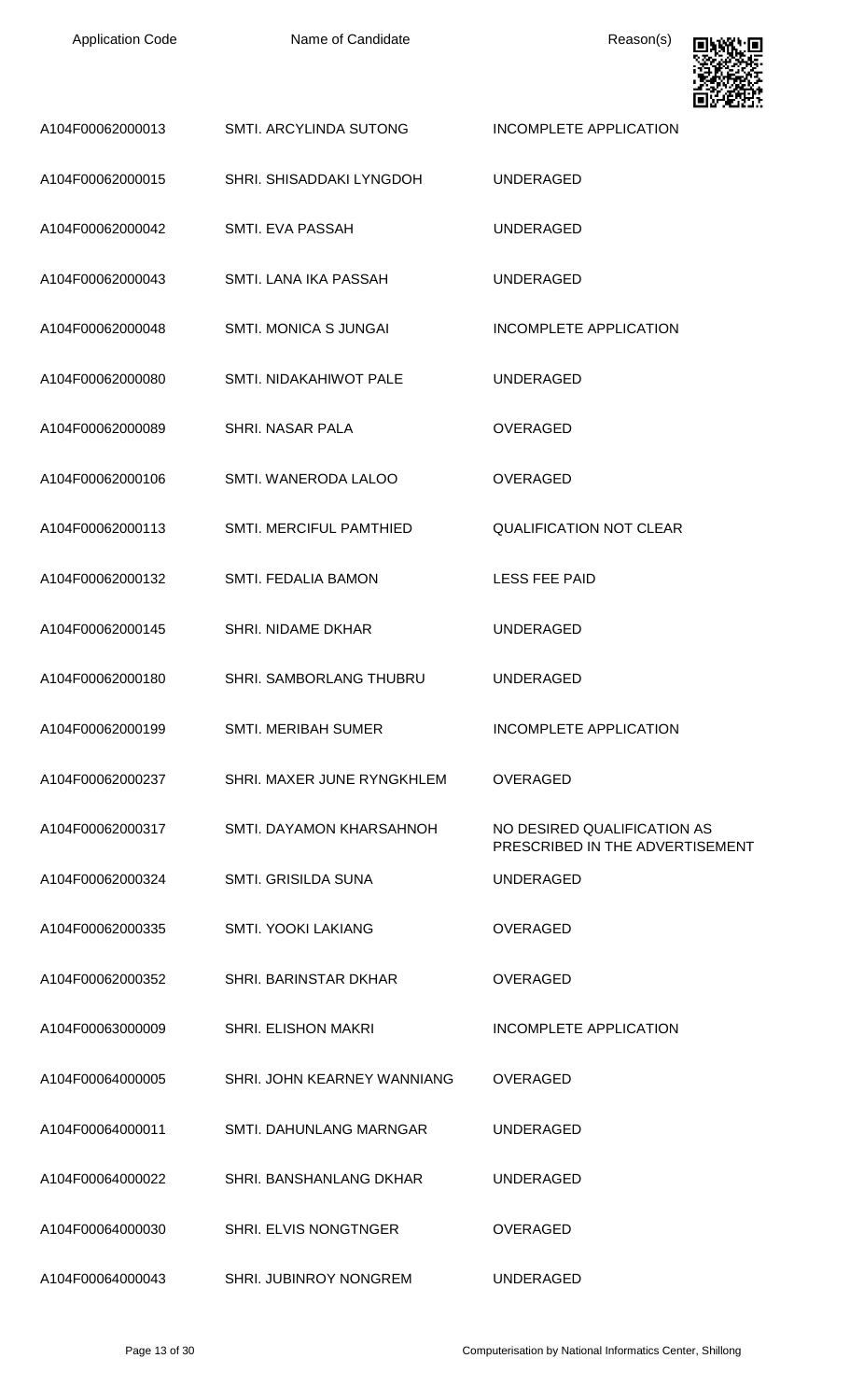| <b>Application Code</b> | Name of Candidate                        | Reason(s)                             |
|-------------------------|------------------------------------------|---------------------------------------|
| A104F00064000045        | SMTI. DARILUMLUT MARNGAR                 | <b>UNDERAGED</b>                      |
| A104F00064000047        | SMTI. P PAMELA KHARBANI                  | CLARIFICATION NEEDED ON DATE OF BIRTH |
| A104F00064000050        | SMTI. DARITYHUN LYNGKHOI                 | <b>UNDERAGED</b>                      |
| A104F00064000052        | SHRI. BANLAMPHANG BYRSAT                 | <b>UNDERAGED</b>                      |
| A104F00064000056        | SHRI. BANKITBORLANG NONGSIANG            | <b>UNDERAGED</b>                      |
| A104F00064000069        | SHRI. WANSHANBOKLANG<br><b>WANNIANG</b>  | <b>INCOMPLETE APPLICATION</b>         |
| A104F00064000070        | SMTI. BALAWANSUK WANNIANG                | <b>UNDERAGED</b>                      |
| A104F00064000075        | SMTI. TWINSY MERRY SYIEMLIEH             | <b>UNDERAGED</b>                      |
| A104F00064000094        | SHRI. KHRAWPYRKHAT RASHIR                | <b>UNDERAGED</b>                      |
| A104F00064000097        | SHRI. BHALANG JOHN KHARBANI              | <b>INCOMPLETE APPLICATION</b>         |
| A104F00065000045        | SMTI. BALSA RITHIME MOMIN                | <b>UNDERAGED</b>                      |
| A104F00065000098        | SHRI. RAKRAK KONGKAL MARAK               | <b>OVERAGED</b>                       |
| A104F00065000138        | SMTI, SHELLY AWE SANGMA                  | <b>OVERAGED</b>                       |
| A104F00065000179        | SMTI. ELLEANA MRONG MARAK                | <b>UNDERAGED</b>                      |
| A104F00065000189        | <b>SMTI. PADMASRI BANAI</b>              | <b>UNDERAGED</b>                      |
| A104F00065000205        | SHRI. TINGKU CHAMBUGONG<br><b>MARAK</b>  | <b>OVERAGED</b>                       |
| A104F00065000229        | SHRI. SILMEN K SANGMA                    | <b>OVERAGED</b>                       |
| A104F00065000240        | SMTI. CHEASA CUTY KOKNAL<br><b>MARAK</b> | <b>UNDERAGED</b>                      |
| A104F00065000245        | SMTI. ARAMNISA D SANGMA                  | <b>UNDERAGED</b>                      |
| A104F00065000259        | SHRI. PRINGLE K SANGMA                   | <b>UNDERAGED</b>                      |
| A104F00065000263        | SMTI. HEATHER DODIRA R MARAK             | <b>UNDERAGED</b>                      |
| A104F00065000265        | SMTI. GRIKANGCHINA K MARAK               | <b>INCOMPLETE APPLICATION</b>         |
| A104F00065000267        | SMTI. SIMCHI CH SANGMA                   | <b>INCOMPLETE APPLICATION</b>         |
| A104F00065000269        | SMTI. TENGCHI ADELLE M MOMIN             | <b>OVERAGED</b>                       |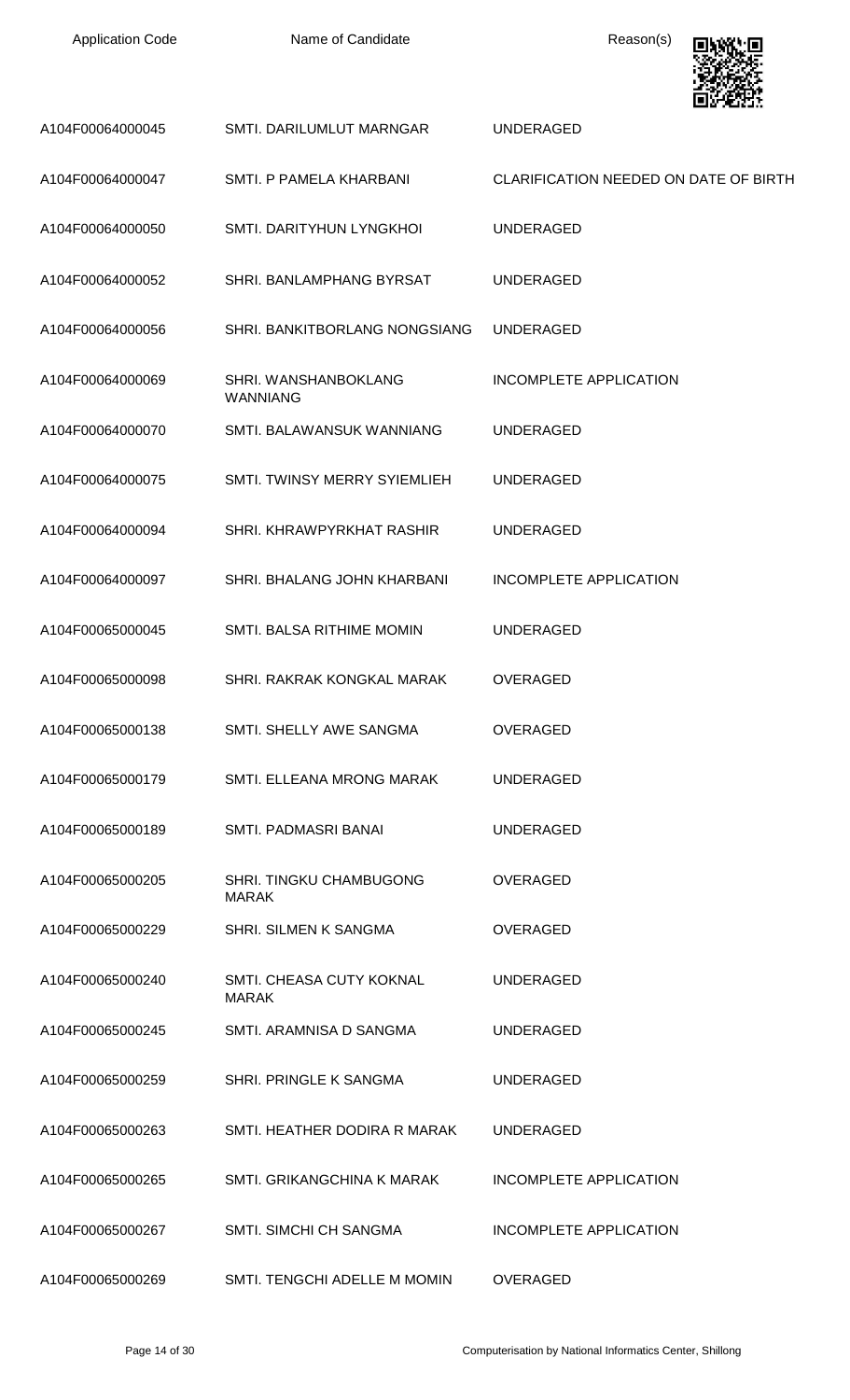| <b>Application Code</b> | Name of Candidate                                | Reason(s)                                                                    |
|-------------------------|--------------------------------------------------|------------------------------------------------------------------------------|
| A104W48964000001        | SMTI. DAIASUKLANG MARBANIANG                     | NO DESIRED QUALIFICATION AS<br>PRESCRIBED IN THE ADVERTISEMENT               |
| A104W49298000001        | SHRI. BANSHANBOR LYNGKHOI                        | <b>OVERAGE</b>                                                               |
| A104W50301000001        | <b>SHRI. RANGKUL LAPANG</b>                      | <b>OVERAGE</b>                                                               |
| A104W24339000001        | <b>SMTI. MERILINE LYNGDOH</b>                    | <b>CLARIFICATION REQUIRED FROM THE</b><br>APPLICANT REGARDING DATE OF BIRTH. |
| A104W41770000001        | SHRI. ASHLEY KHARKONGOR                          | <b>UNDERAGED</b>                                                             |
| A104W42355000001        | SHRI, SAILAND G MOMIN                            | <b>UNDERAGED</b>                                                             |
| A104W44953000001        | <b>SMTI. MARYLENE GRACE</b><br><b>MARBANIANG</b> | <b>UNDERAGED</b>                                                             |
| A104W45296000001        | SHRI. BHABOKLANG MARWEIN                         | <b>UNDERAGED</b>                                                             |
| A104W46582000001        | SHRI. ANIMOS LAMARE                              | <b>OVERAGED</b>                                                              |
| A104W47713000001        | <b>SHRI. PRINGKLE K MARAK</b>                    | <b>UNDERAGED</b>                                                             |
| A104W48744000001        | SMTI. JAGAMESA CH MOMIN                          | <b>UNDERAGED</b>                                                             |
| A104W48798000001        | SMTI. SANABHI R MARAK                            | <b>UNDERAGED</b>                                                             |
| A104W48812000001        | <b>SHRI. DIPJOY HAJONG</b>                       | <b>UNDERAGED</b>                                                             |
| A104W49212000001        | SMTI. BEAUTY RANI KOCH                           | <b>UNDERAGED</b>                                                             |
| A104W49224000001        | SMTI. PERCY DIAMOND NONGPHUD                     | <b>UNDERAGED</b>                                                             |
| A104W41903000001        | SHRI. NULBOKLANG LYNGDOH<br><b>NONGUM</b>        | <b>UNDERAGED</b>                                                             |
| A104W42431000001        | SHRI. WIND CH MARAK                              | <b>UNDERAGED</b>                                                             |
| A104W43726000001        | <b>SMTI. RIHUNLANG THONGNI</b>                   | <b>UNDERAGED</b>                                                             |
| A104W44663000001        | SHRI. DANIEL EBOR CHALLAM                        | <b>UNDERAGED</b>                                                             |
| A104W40831000001        | SMTI. WESTERLEY R MARAK                          | <b>UNDERAGED</b>                                                             |
| A104W49362000001        | SMTI. EJITHA B MARAK                             | <b>UNDERAGED</b>                                                             |
| A104W49401000001        | <b>SMTI. KILME R MARAK</b>                       | <b>UNDERAGED</b>                                                             |
| A104W49405000001        | SHRI. ILAND SINGH LOURANGBAM                     | <b>UNDERAGED</b>                                                             |
| A104W49442000001        | SHRI. DRIKSTARMEN NONGRANG                       | <b>UNDERAGED</b>                                                             |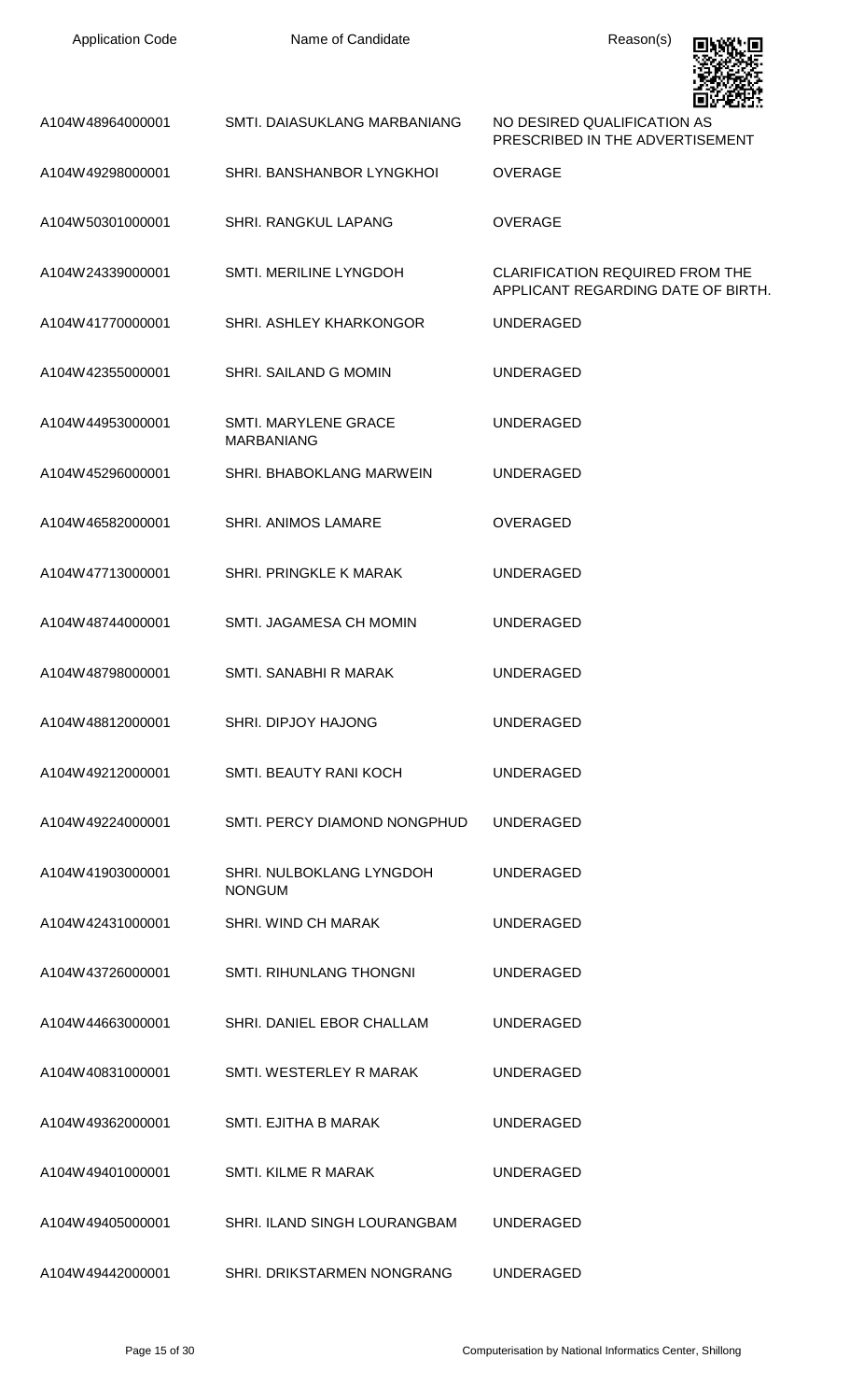| A104W49455000001 | SMTI. JAKSRAME MARAK                            | <b>UNDERAGED</b>                                               |
|------------------|-------------------------------------------------|----------------------------------------------------------------|
| A104W49482000001 | SHRI. SPARKLESON DKHAR                          | <b>UNDERAGED</b>                                               |
| A104W49736000001 | SMTI. LASIEWDOR JYRWA THONGNI                   | <b>UNDERAGED</b>                                               |
| A104W49804000001 | SMTI. CHAMCHIRA GABIL MOMIN                     | <b>UNDERAGED</b>                                               |
| A104W50098000001 | SHRI. DOULENMANG KIPGEN                         | <b>UNDERAGED</b>                                               |
| A104W50216000001 | SHRI. DALAMCHWAMI CHEN<br><b>LYNGDOH</b>        | UNDERAGED/NO DESIRED QUALIFICATION                             |
| A104W50273000001 | SMTI. TIPSY MANDA SANGMA                        | <b>UNDERAGED</b>                                               |
| A104W45181000001 | SHRI. VATSALY SRIVASTAVA                        | <b>UNDERAGED</b>                                               |
| A104W00265000001 | SHRI. MANLEY JONATHAN<br><b>KHARBUDON</b>       | NO DESIRED QUALIFICATION AS<br>PRESCRIBED IN THE ADVERTISEMENT |
| A104W01542000001 | SHRI. RITSAR MAWLONG                            | <b>OVERAGED</b>                                                |
| A104W02269000001 | <b>SHRI. JUSTINESON BAREH</b>                   | <b>OVERAGED</b>                                                |
| A104W02830000001 | SMTI. SHERRYLYNE LYNGDOH                        | <b>OVERAGED</b>                                                |
| A104W03911000001 | SHRI. BANKERLANG NARRY                          | OVERAGED                                                       |
| A104W05382000001 | SHRI. HILLARY SUNA                              | <b>OVERAGED</b>                                                |
| A104W06758000001 | SHRI. JONATHAN PYNGROPE                         | <b>OVERAGED</b>                                                |
| A104W06943000001 | SHRI. S RAJA D KHONGWIR                         | OVERAGED                                                       |
| A104W08610000001 | SMTI. LAHUNMARY WANNIANG                        | NO DESIRED QUALIFICATION AS<br>PRESCRIBED IN THE ADVERTISEMENT |
| A104W10526000001 | SHRI. DANIEL FERAL MARBANIANG                   | <b>OVERAGED</b>                                                |
| A104W32322000001 | SHRI, PAIDAREMAN NATEP                          | NO DESIRED QUALIFICATION AS<br>PRESCRIBED IN THE ADVERTISEMENT |
| A104W38744000001 | <b>SHRI. WANMI PALE</b>                         | <b>INCOMPLETE APPLICATION</b>                                  |
| A104W38836000001 | <b>SHRI. GARRY WANTEILANG</b><br><b>DOHLING</b> | <b>UNDERAGED</b>                                               |
| A104W45680000001 | SHRI. TNAITBOR NONGDKHAR                        | <b>UNDERAGED</b>                                               |
| A104W47110000001 | SMTI. MAILIBON DOHLING                          | NO DESIRED QUALIFICATION AS<br>PRESCRIBED IN THE ADVERTISEMENT |
| A104W47456000001 | SHRI. PAWAN KR HAJONG                           | <b>UNDERAGED</b>                                               |

回燃心回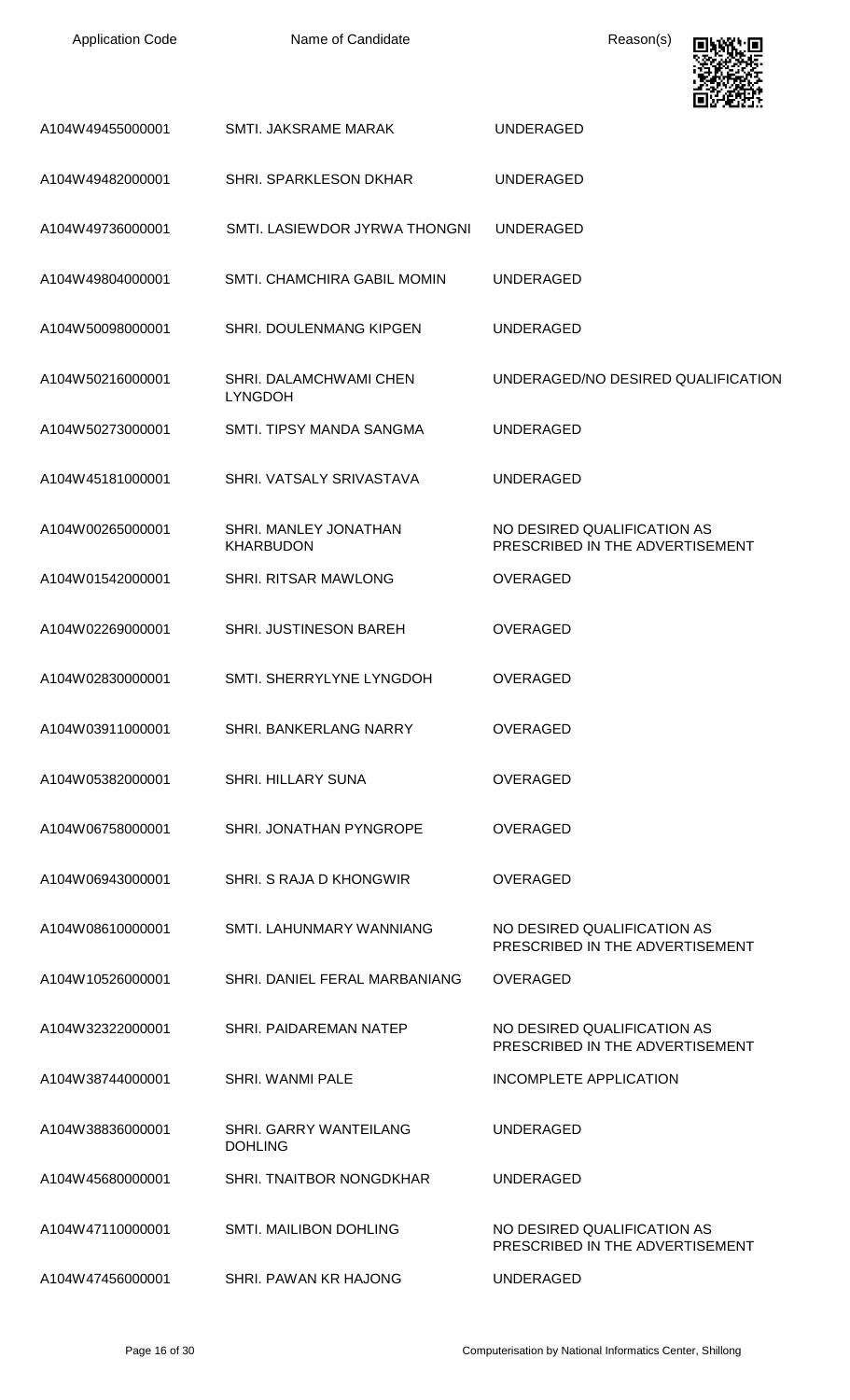

| A104W47497000001 | SHRI. HRISHI MAZINDER BARUAH                      | <b>UNDERAGED</b>                  |
|------------------|---------------------------------------------------|-----------------------------------|
| A104W47719000001 | SMTI, NAOMI BAKOR KHARBYNGAR                      | <b>UNDERAGED</b>                  |
| A104W49490000001 | <b>SMTI. BRIDGET M MOMIN</b>                      | <b>OVERAGED</b>                   |
| A104W50639000001 | <b>SMTI. SIMRAN SINGH</b>                         | <b>UNDERAGED</b>                  |
| A104W50866000001 | SMTI. DONALISA GATPHOH                            | <b>OVERAGED</b>                   |
| A104W50931000001 | SHRI. STEFERDWELL RYNJAH                          | OVERAGED/NO DESIRED QUALIFICATION |
| A104W51019000001 | SHRI. E.T. FEBYONESLAND<br><b>DIENGDOH</b>        | <b>OVERAGED</b>                   |
| A104W51059000001 | SMTI. MERCY MARY WAHLANG                          | <b>OVERAGED</b>                   |
| A104W51157000001 | SMTI. MEDALIN SHADAP                              | <b>OVERAGED</b>                   |
| A104W51229000001 | SHRI. LASANBOR SUNGOH                             | <b>UNDERAGED</b>                  |
| A104W51422000001 | SHRI. SAMUEL D SANGMA                             | <b>OVERAGED</b>                   |
| A104W51428000001 | SMTI, CHERRYNIKA MARWEIN                          | <b>OVERAGED</b>                   |
| A104W51475000001 | SMTI. R JOSEPHINE SYIEM                           | <b>OVERAGED</b>                   |
| A104W51548000001 | SMTI. BASHIDA MAWKHIEW                            | <b>UNDERAGED</b>                  |
| A104W51556000001 | SHRI. MACDONALD LURMANGKARA<br><b>WARBAH</b>      | <b>UNDERAGED</b>                  |
| A104W51583000001 | SHRI. TWINSJOHN MANGSANG<br><b>SANGMA</b>         | <b>OVERAGED</b>                   |
| A104W51595000001 | SHRI. BRESHARIUS K.SHABAONG                       | <b>UNDERAGED</b>                  |
| A104W51731000001 | SHRI. AIBANTIPLANG RYNJAH                         | <b>OVERAGED</b>                   |
| A104W48950000001 | SHRI. MARCELLINE RYNTATHIANG                      | <b>OVERAGE</b>                    |
| A104W49069000001 | <b>SMTI. SHARON BERNETTE</b><br><b>KHARSHIING</b> | <b>OVERAGE</b>                    |
| A104W49319000001 | SHRI. NOVA KUMAR HAJONG                           | <b>OVERAGE</b>                    |
| A104W50959000001 | <b>SHRI. IGNATIUS SYDNEY</b><br><b>PYNGROPE</b>   | <b>OVERAGED</b>                   |
| A104W25012000001 | SMTI, MAYNI SANTHA R SANGMA                       | <b>OVERAGE</b>                    |
| A104W40557000001 | SHRI. DAVID SHABONG                               | <b>OVERAGE</b>                    |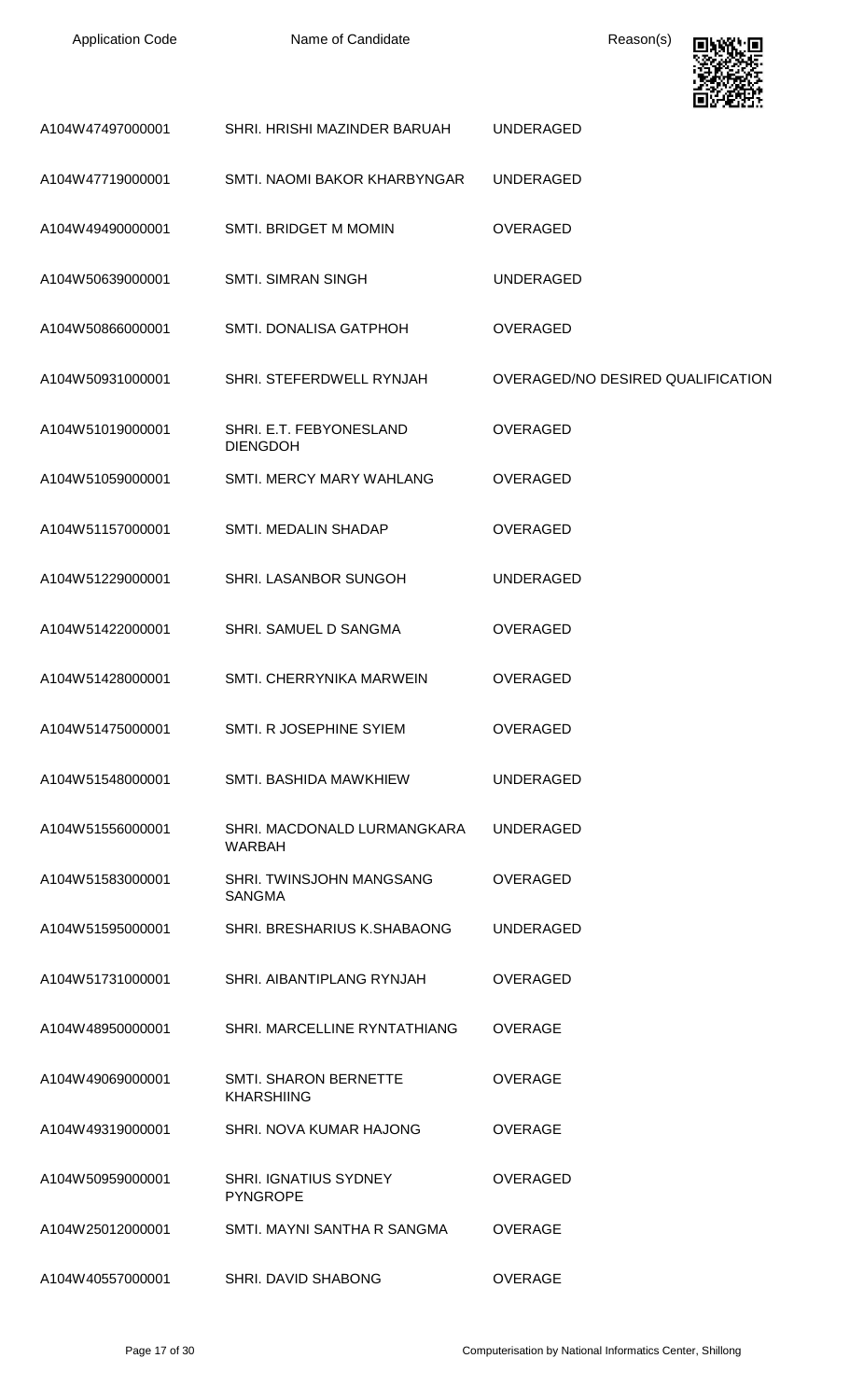| <b>Application Code</b> | Name of Candidate               | Reason(s)                                                       |
|-------------------------|---------------------------------|-----------------------------------------------------------------|
| A104W41152000001        | SMTI. ANGEL MARY MUKHIM         | NO DESIRED QUALIFICATION AS<br>PRESCRIBED IN THE ADVERTISEMENT  |
| A104W04357000001        | SHRI. KYRSHANLANG R DKHAR       | <b>CLARIFICATION NEEDED ON THE</b><br><b>EXAMINATION PASSED</b> |
| A104W50935000001        | <b>SHRI. VIVEK SHANKAR</b>      | <b>OVERAGED</b>                                                 |
| A104W51833000001        | <b>SMTI. BANRILANG PYNGROPE</b> | <b>UNDERAGED</b>                                                |
| A104W51923000001        | SHRI. SEWA SYNTHANG MARAK       | <b>UNDERAGED</b>                                                |
| A104W51930000001        | SMTI, CHAKSIME N SANGMA         | NO DESIRED QUALIFICATION AS<br>PRESCRIBED IN THE ADVERTISEMENT  |
| A104W52007000001        | SMTI. EVAJANAI LIZA NONGKYNRIH  | UNDERAGED                                                       |
| A104W52089000001        | <b>SMTI. SUSHMITA HAJONG</b>    | <b>OVERAGED</b>                                                 |
| A104W52103000001        | SHRI. RISAINKI CHALLAM          | NO DESIRED QUALIFICATION AS<br>PRESCRIBED IN THE ADVERTISEMENT  |
| A104W52169000001        | <b>SHRI. TIPLEM LANONG</b>      | <b>OVERAGED</b>                                                 |
| A104W52172000001        | SHRI. KYNTULANG I LALOO         | <b>UNDERAGED</b>                                                |
| A104W52211000001        | SMTI. SAILINA M SANGMA          | <b>OVERAGED</b>                                                 |
| A104W52290000001        | SMTI. HYGINA SIANGBOOD          | <b>OVERAGED</b>                                                 |
| A104W52298000001        | SHRI. BABITLANG SHABONG         | <b>UNDERAGED</b>                                                |
| A104W52430000001        | SHRI. DONDOR MARBANIANG         | <b>OVERAGED</b>                                                 |
| A104W52471000001        | SHRI. KARBENSON R MARAK         | <b>OVERAGED</b>                                                 |
| A104W52472000001        | SHRI. PYNSHAIBOR KHARSYNTIEW    | <b>UNDERAGED</b>                                                |
| A104W52482000001        | SMTI. ELSHADORA A SANGMA        | <b>UNDERAGED</b>                                                |
| A104W52502000001        | SMTI. LARIBHASHISHA WAR         | <b>OVERAGED</b>                                                 |
| A104W52550000001        | SMTI. MEMORABLE K THUBRU        | <b>UNDERAGED</b>                                                |
| A104W52620000001        | SHRI. NANGLAMBOK LYNGDOH        | <b>UNDERAGED</b>                                                |
| A104W52627000001        | SMTI. BONARICA SOHKHLET         | <b>UNDERAGED</b>                                                |
| A104W52661000001        | <b>SMTI. HOPEFUL DKHAR</b>      | <b>OVERAGED</b>                                                 |
| A104W52709000001        | SHRI. LUWANGAMBA THOUNAOJAM     | <b>OVERAGED</b>                                                 |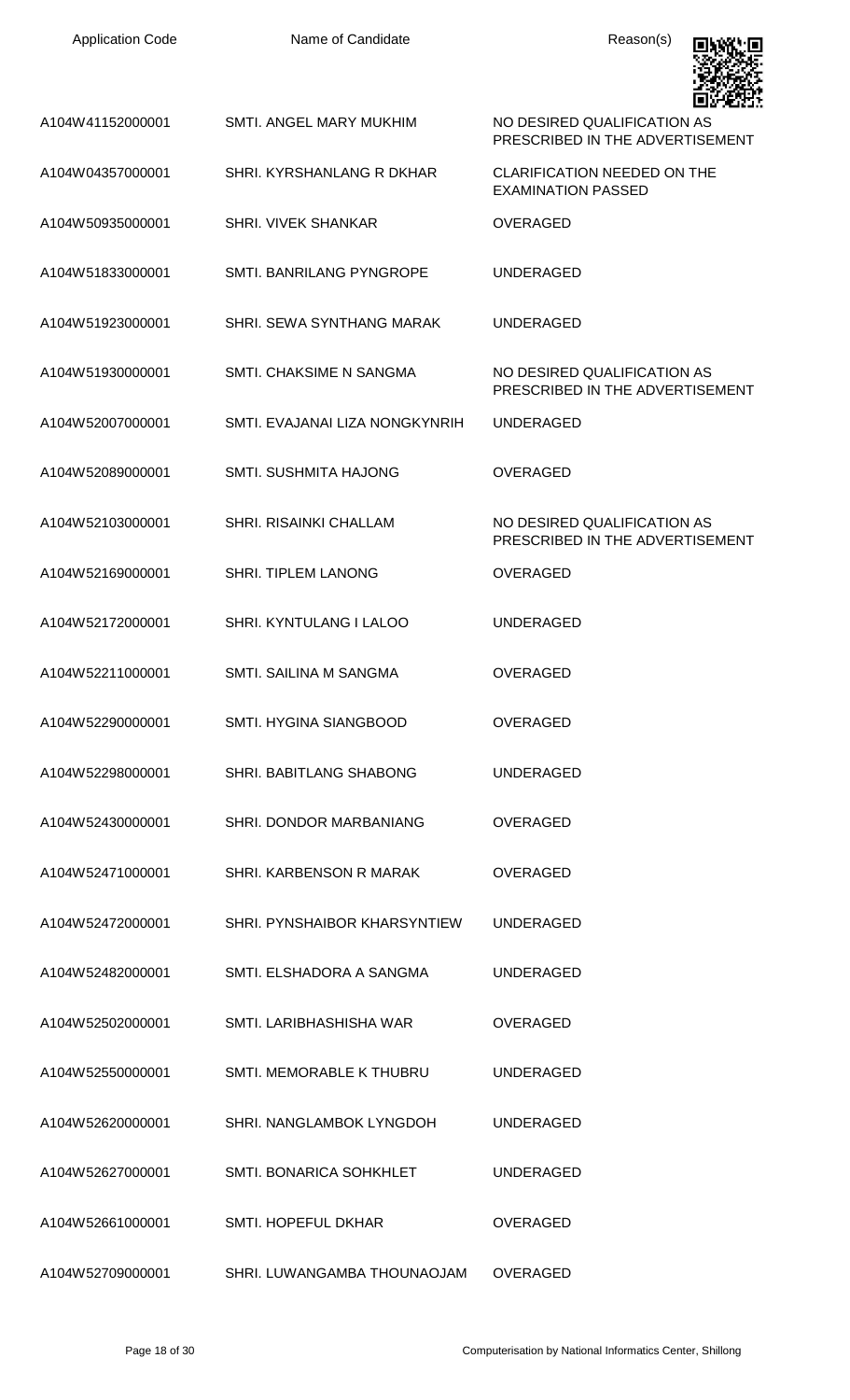| <b>Application Code</b> | Name of Candidate                         | Reason(s)                                                      |
|-------------------------|-------------------------------------------|----------------------------------------------------------------|
| A104W52713000001        | SMTI. LINDA BESSY LYNGDOH                 | <b>UNDERAGED</b>                                               |
| A104W52638000001        | SMTI. BAIAMONLANG RYNGKSAI                | NO DESIRED QUALIFICATION AS<br>PRESCRIBED IN THE ADVERTISEMENT |
| A104W02372000001        | SHRI. ERIC CHARLES KHARSYNTIEW            | <b>OVERAGE</b>                                                 |
| A104W49385000001        | SHRI. AMBERLIGHT DIENGDOH                 | <b>OVERAGE</b>                                                 |
| A104W49456000001        | SMTI. IMMACULATA T SANGMA                 | <b>OVERAGE</b>                                                 |
| A104W50283000001        | SMTI. TESIL TWINEY G MOMIN                | <b>OVERAGE</b>                                                 |
| A104W22335000001        | <b>SMTI. BINITA HAJONG</b>                | <b>INCOMPLETE APPLICATION</b>                                  |
| A104W44760000001        | SHRI. SILSANG MANDA SANGMA                | <b>UNDERAGED</b>                                               |
| A104W46180000001        | SMTI. PRIYANA G MOMIN                     | <b>UNDERAGED</b>                                               |
| A104W47763000001        | SHRI. PYNSHAILIN SHANGDIAR                | <b>UNDERAGED</b>                                               |
| A104W47964000001        | SHRI. SENGKAM A SANGMA                    | <b>UNDERAGED</b>                                               |
| A104W48935000001        | SMTI. BALSIMAY A SANGMA                   | <b>UNDERAGED</b>                                               |
| A104W48953000001        | SMTI. KERDAMON KURKALANG                  | <b>UNDERAGED</b>                                               |
| A104W48985000001        | SMTI. SENGNATCHI D SHIRA                  | <b>UNDERAGED</b>                                               |
| A104W49219000001        | <b>SMTI. SICILIA P JANA</b>               | <b>UNDERAGED</b>                                               |
| A104W49254000001        | <b>SHRI. ALMAN KSHIAR</b>                 | <b>UNDERAGED</b>                                               |
| A104W40646000001        | <b>SMTI. PARMOY R MARAK</b>               | <b>UNDERAGED</b>                                               |
| A104W42273000001        | SHRI. SOUMITRA SUBINAYA                   | <b>OVERAGED</b>                                                |
| A104W42320000001        | SMTI. LASIEWDOR KONGWANG                  | <b>UNDERAGED</b>                                               |
| A104W42507000001        | SMTI. IBANYLLA KHARBULI                   | <b>UNDERAGED</b>                                               |
| A104W42514000001        | SMTI. MEBAIADASHISHA ML<br><b>LYNGDOH</b> | <b>UNDERAGED</b>                                               |
| A104W43325000001        | SMTI. PANGKIME CH MOMIN                   | <b>UNDERAGED</b>                                               |
| A104W43457000001        | SHRI. REDLY SANGMA                        | <b>UNDERAGED</b>                                               |
| A104W44044000001        | SHRI. MANDA O PAYA DKHAR                  | <b>UNDERAGED</b>                                               |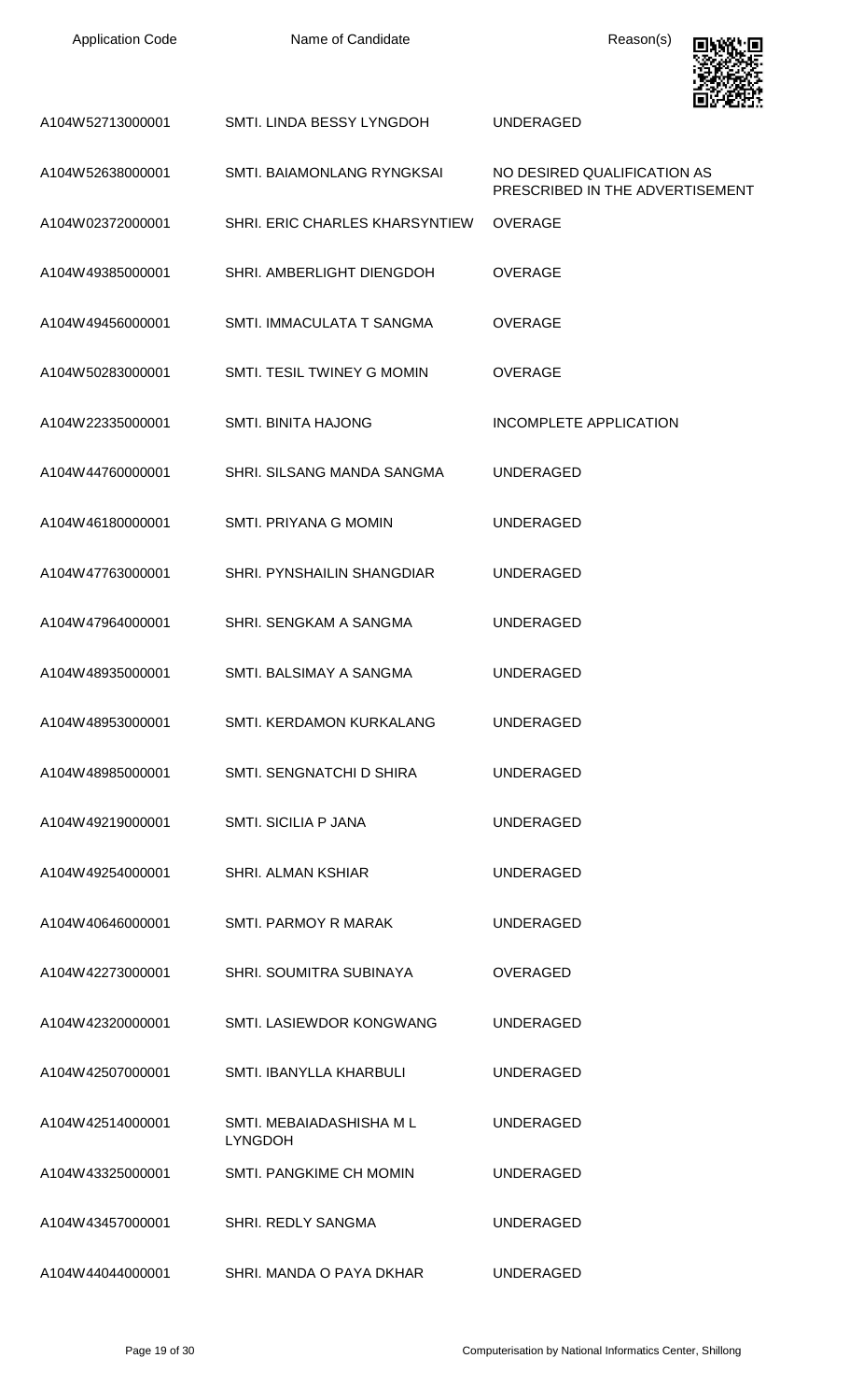| <b>Application Code</b> | Name of Candidate                           | Reason(s)                                                      |
|-------------------------|---------------------------------------------|----------------------------------------------------------------|
| A104W35215000001        | <b>SHRI. DEMMON SUCHIANG</b>                | <b>INCOMPLETE APPLICATION</b>                                  |
| A104W47082000001        | SHRI. CHANDAN HAJONG                        | <b>UNDERAGED</b>                                               |
| A104W49468000001        | <b>SMTI. MUNMI N MARAK</b>                  | <b>UNDERAGED</b>                                               |
| A104W49574000001        | SHRI. SILLICKSON CH SANGMA                  | NO DESIRED QUALIFICATION AS<br>PRESCRIBED IN THE ADVERTISEMENT |
| A104W49605000001        | SMTI. OLIVIA KHARKONGOR                     | <b>UNDERAGED</b>                                               |
| A104W49686000001        | SMTI. APHIDALIS LYNGDOH<br><b>MAWPHLANG</b> | <b>UNDERAGED</b>                                               |
| A104W49895000001        | SMTI. AUDREYNA SYNGKLI                      | <b>UNDERAGED</b>                                               |
| A104W50114000001        | SMTI. EVASHISHA NONGBSAP                    | <b>UNDERAGED</b>                                               |
| A104W50118000001        | <b>SMTI. TACHIRA G MOMIN</b>                | <b>UNDERAGED</b>                                               |
| A104W50282000001        | <b>SMTI. RUBINA YASMIN</b>                  | <b>OVERAGED</b>                                                |
| A104W50352000001        | <b>SMTI. JOANNA SYNGKON</b>                 | <b>UNDERAGED</b>                                               |
| A104W50370000001        | SMTI. CAREEN LOVALICIA RAMSDAM              | <b>UNDERAGED</b>                                               |
| A104W45320000001        | <b>SHRI. RANU KUMAR</b>                     | <b>OVERAGED</b>                                                |
| A104W06183000001        | SHRI. REMEDY DOHTDONG                       | <b>OVERAGED</b>                                                |
| A104W11656000001        | SHRI. ASHLEY ANDERSON<br><b>NONGKYNRIH</b>  | <b>OVERAGED</b>                                                |
| A104W15401000001        | SMTI. BANSARA BAPHIHUN PASSAH               | <b>OVERAGED</b>                                                |
| A104W16530000001        | <b>SMTI. RIYOOKA NONGBRI</b>                | <b>OVERAGED</b>                                                |
| A104W37462000001        | SMTI. IBARIHUN MAJAW                        | NO DESIRED QUALIFICATION AS<br>PRESCRIBED IN THE ADVERTISEMENT |
| A104W43258000001        | SHRI. DAISY JONES SYIEMLIEH                 | <b>OVERAGED</b>                                                |
| A104W45732000001        | SHRI. BANKERLANG KHARBTENG                  | <b>UNDERAGED</b>                                               |
| A104W48879000001        | SHRI. KUNAL KUMAR SINGH                     | <b>OVERAGED</b>                                                |
| A104W49500000001        | SMTI, BIRE JITJE KOKSI SANGMA               | <b>UNDERAGED</b>                                               |
| A104W49751000001        | SHRI. I MAWSHANBASKHEM<br><b>KHARUMNUID</b> | <b>OVERAGED</b>                                                |
| A104W50109000001        | SMTI. TAMARA REMA MARAK                     | <b>UNDERAGED</b>                                               |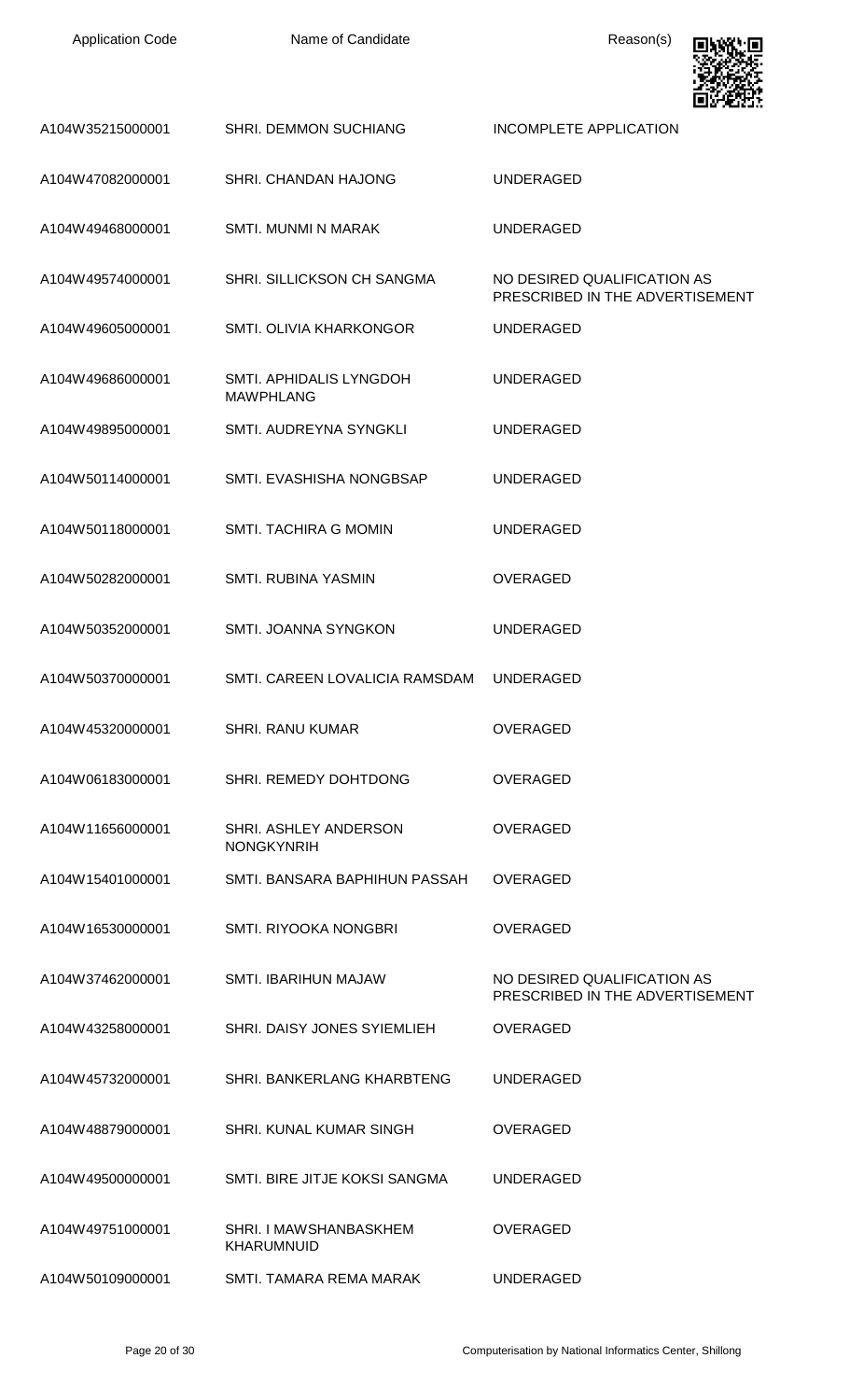| <b>Application Code</b> | Name of Candidate                           | Reason(s)                                                            |
|-------------------------|---------------------------------------------|----------------------------------------------------------------------|
| A104W50124000001        | SHRI. ATLANTA D SHIRA                       | <b>UNDERAGED</b>                                                     |
| A104W50445000001        | SHRI. BANPHIRALANG D MARPNA                 | <b>UNDERAGED</b>                                                     |
| A104W50471000001        | SMTI. ALISHA NONGSIEJ                       | <b>UNDERAGED</b>                                                     |
| A104W50661000001        | SMTI. RIPOK DOKATCHI R MARAK                | <b>UNDERAGED</b>                                                     |
| A104W50761000001        | <b>SMTI. ANITA KURBAH</b>                   | <b>UNDERAGED</b>                                                     |
| A104W50763000001        | <b>SMTI. RANISHA KHARMUTI</b>               | <b>UNDERAGED</b>                                                     |
| A104W50878000001        | SHRI. RUDOLPH BRANDONNE<br><b>NONGKHLAW</b> | NO DESIRED QUALIFICATION AS<br>PRESCRIBED IN THE ADVERTISEMENT       |
| A104W50982000001        | SHRI. ONESMOND WADNI NONGBRI                | UNDERAGED/NO DESIRED QUALIFICATION                                   |
| A104W50996000001        | SMTI. KHAMTILIN LYNGDOH                     | NO DESIRED QUALIFICATION AS<br>PRESCRIBED IN THE ADVERTISEMENT       |
| A104W51004000001        | SMTI. TATYANA TASRI G MOMIN                 | NO DESIRED QUALIFICATION AS<br>PRESCRIBED IN THE ADVERTISEMENT       |
| A104W51083000001        | SHRI. BIBHASH T SANGMA                      | <b>OVERAGED</b>                                                      |
| A104W51227000001        | SHRI. FRED TENNYSON MAJAW                   | OVERAGED                                                             |
| A104W51236000001        | <b>SMTI. DIMRIME CH MARAK</b>               | <b>UNDERAGED</b>                                                     |
| A104W51405000001        | <b>SMTI. AMILIA NONGBET</b>                 | <b>OVERAGED</b>                                                      |
| A104W51446000001        | SMTI. PDIANGHUNLANG KHONGLAM                | OVERAGED                                                             |
| A104W51479000001        | SHRI. TEIKUPAR NONGKYNRIH                   | <b>OVERAGED</b>                                                      |
| A104W51522000001        | <b>SHRI. KHILGAN R MARAK</b>                | <b>UNDERAGED</b>                                                     |
| A104W51533000001        | <b>SMTI. RISLYNE SHABONG</b>                | <b>OVERAGED</b>                                                      |
| A104W51606000001        | SMTI. LASHAIHUN DOHTDONG                    | <b>OVERAGED</b>                                                      |
| A104W51619000001        | SMTI. EVELYN MARY KHONGSIT                  | <b>CLARIFICATION REQUIRED REGARDING</b><br><b>GOVERNMENT SERVICE</b> |
| A104W51631000001        | <b>SMTI. SILRE R MARAK</b>                  | <b>UNDERAGED</b>                                                     |
| A104W51662000001        | SHRI, DHARMENDRA KOCH                       | <b>OVERAGED</b>                                                      |
| A104W51767000001        | SMTI. EUFFIVIANCY M LYNGDOH                 | <b>OVERAGED</b>                                                      |
| A104W51786000001        | SHRI. GEORGE GLARIUS<br>MARBANIANG          | INCOMPLETE APPLICATION                                               |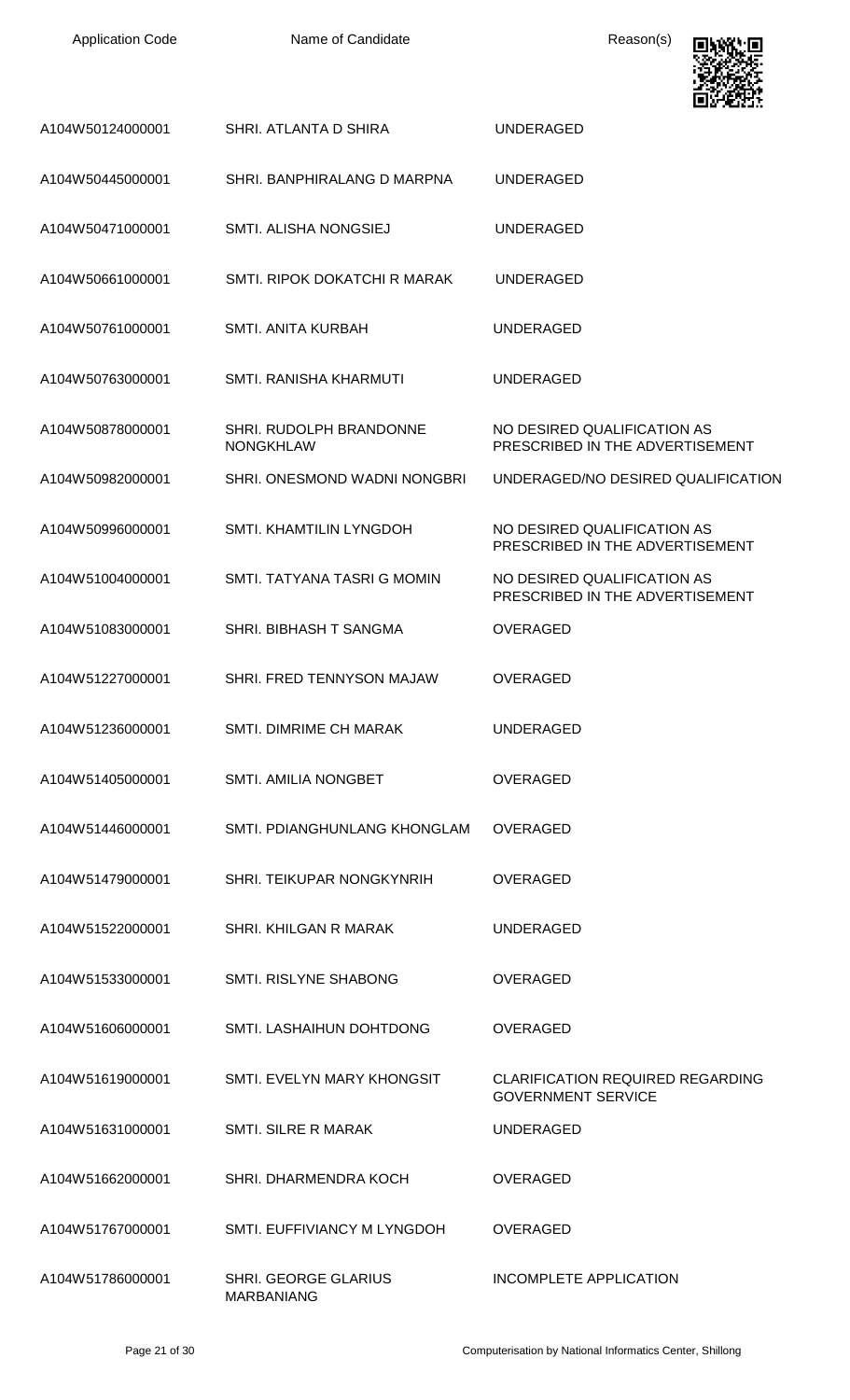

| A104W51788000001 | <b>SMTI. LUCY BADAPLIN NONGBRI</b>          | <b>OVERAGED</b>  |
|------------------|---------------------------------------------|------------------|
| A104W06832000001 | SHRI. BANKERLANG KHARMYLLIEM                | <b>OVERAGE</b>   |
| A104W48790000001 | SHRI. MANASH JYOTI RABHA                    | <b>OVERAGE</b>   |
| A104W49097000001 | SHRI. DAVISHFIELD KOKSI SANGMA              | OVERAGE          |
| A104W49317000001 | <b>SMTI. DANIA R MARAK</b>                  | UNDERAGED        |
| A104W47803000001 | SMTI. BAIASUKLANG RAMSIEJ                   | UNDERAGED        |
| A104W50835000001 | SHRI. MILLFORD THANGKHIEW                   | <b>OVERAGED</b>  |
| A104W51880000001 | SHRI. WANPHRANG POHSHNA                     | UNDERAGED        |
| A104W52058000001 | SMTI. BAHUNJAI KHARJANA                     | <b>OVERAGED</b>  |
| A104W52088000001 | SMTI. PYRTASHWA SHULLET                     | UNDERAGED        |
| A104W52144000001 | SMTI. BANDA DHAR                            | UNDERAGED        |
| A104W52160000001 | SHRI. JEWELSON LYNGDOH                      | UNDERAGED        |
| A104W52197000001 | SMTI, SENGNATCHI G MOMIN                    | <b>UNDERAGED</b> |
| A104W52272000001 | SMTI. IBALAPDIANGHUN L<br><b>LYNGKHOI</b>   | <b>UNDERAGED</b> |
| A104W52348000001 | SHRI. SENGSRANG CH SANGMA                   | <b>UNDERAGED</b> |
| A104W52353000001 | SMTI. DARI AKOR RAPSANG                     | <b>UNDERAGED</b> |
| A104W52376000001 | <b>SMTI. SIMRAN SINGH</b>                   | <b>UNDERAGED</b> |
| A104W52383000001 | <b>SMTI. BEULA SHARON CHALLAM</b>           | <b>OVERAGED</b>  |
| A104W52390000001 | <b>SHRI. TENDED G MOMIN</b>                 | UNDERAGED        |
| A104W52402000001 | <b>SMTI. JACINTHA N MARAK</b>               | <b>OVERAGED</b>  |
| A104W52404000001 | <b>SMTI. IDALIN MALNGIANG</b>               | <b>OVERAGED</b>  |
| A104W52469000001 | SMTI. COLLEEN SONIA PARIAT                  | <b>OVERAGED</b>  |
| A104W52491000001 | SHRI. TEIPYNSKHEM BORLANG<br><b>LYNGDOH</b> | OVERAGED         |
| A104W52685000001 | SMTI. DAPHISHA M NONGRUM                    | <b>UNDERAGED</b> |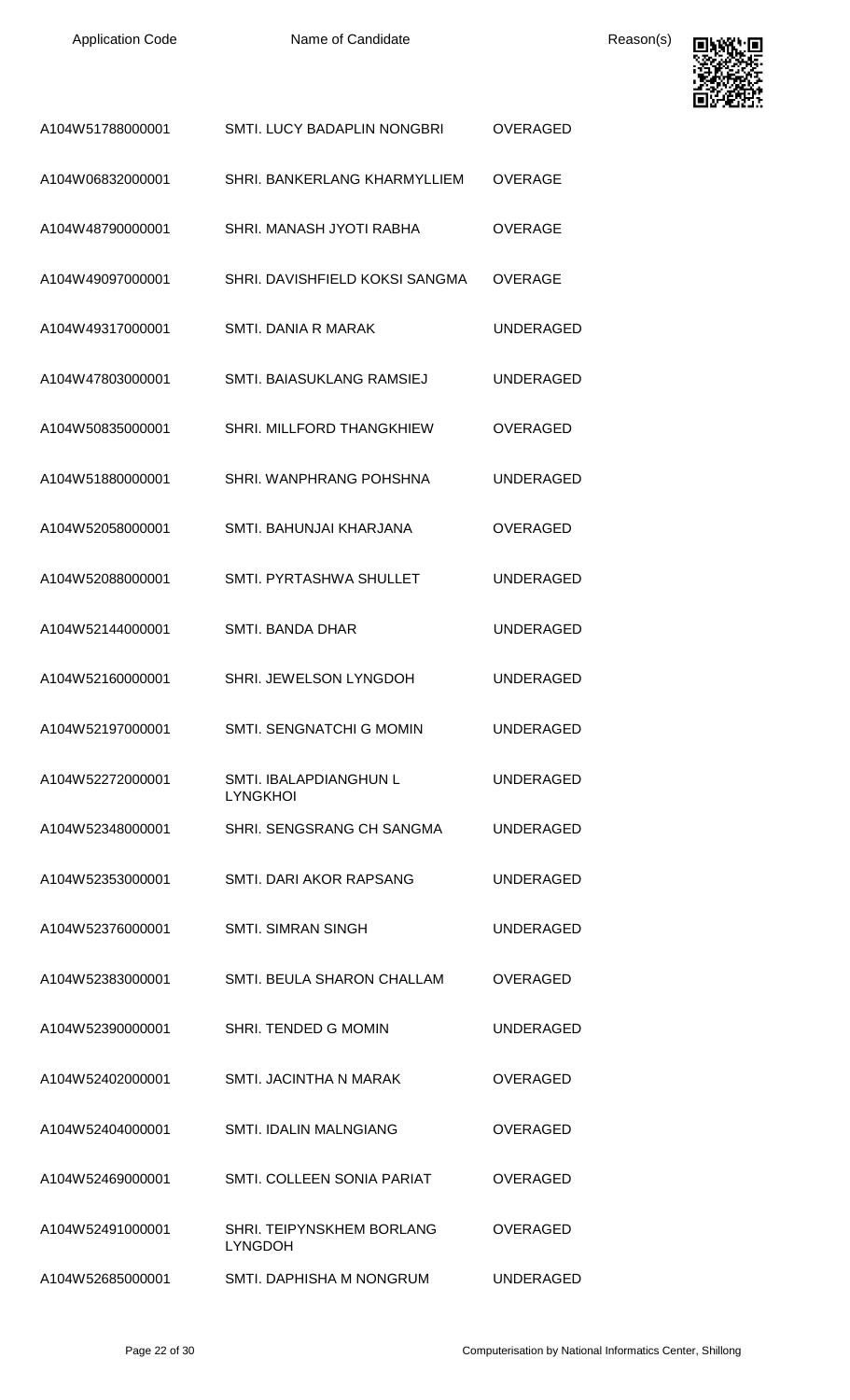Name of Candidate **Reason(s)** 



| A104W52705000001 | SMTI. ANGELLA SUNGOH                             | UNDERAGED                                                      |
|------------------|--------------------------------------------------|----------------------------------------------------------------|
| A104W52726000001 | SMTI. ESTER JONES MARBANIANG                     | <b>OVERAGED</b>                                                |
| A104W29251000002 | SMTI. AGANISZICA JANE MAWKHIEW                   | NO DESIRED QUALIFICATION AS<br>PRESCRIBED IN THE ADVERTISEMENT |
| A104W19509000002 | SMTI. CAROLOINE IBANYLLASHISHA<br><b>BUAM</b>    | NO DESIRED QUALIFICATION AS<br>PRESCRIBED IN THE ADVERTISEMENT |
| A104W34950000002 | SHRI. JOHN DAVID F NONGSIEJ                      | <b>UNDERAGED</b>                                               |
| A104W39583000002 | SMTI. HUNRISHA NONGDHAR                          | UNDERAGED                                                      |
| A104W07763000002 | SMTI. AITINORA MYRTHONG                          | <b>OVERAGE</b>                                                 |
| A104W37079000002 | SMTI, RIKORDOR RYNTATHIANG                       | NO DESIRED QUALIFICATION AS<br>PRESCRIBED IN THE ADVERTISEMENT |
| A104W30003000002 | SHRI. COSTANROY LYNRAH                           | INCOMPLETE APPLICATION                                         |
| A104W25438000002 | SMTI. BASILONA DHAR                              | NO DESIRED QUALIFICATION AS<br>PRESCRIBED IN THE ADVERTISEMENT |
| A104W44686000002 | <b>SMTI. BAFERALIN MARY</b><br><b>KHARKONGOR</b> | <b>OVERAGED</b>                                                |
| A104W11580000002 | SHRI. NAMGURANG NDANG                            | <b>CLARIFICATION NEEDED ON COMMUNITY</b>                       |
| A104W33919000002 | SHRI. MORVEN JONES MADUR                         | NO DESIRED QUALIFICATION AS<br>PRESCRIBED IN THE ADVERTISEMENT |
| A104W45290000002 | SHRI. RANGDAJIED CHYNE                           | NO DESIRED QUALIFICATION AS<br>PRESCRIBED IN THE ADVERTISEMENT |
| A104W19432000002 | SMTI. STACEY ROZETTA IARILANG<br><b>NONGBRI</b>  | <b>UNDERAGED</b>                                               |
| A104W20231000002 | SMTI. ARTI LYNGDOH                               | NO DESIRED QUALIFICATION AS<br>PRESCRIBED IN THE ADVERTISEMENT |
| A104W34221000002 | SHRI. BENJAMIN PHRANGLIN BLAH                    | NO DESIRED QUALIFICATION AS<br>PRESCRIBED IN THE ADVERTISEMENT |
| A104W11493000002 | <b>SMTI. SUPRIYA BHUJEL</b>                      | <b>OVERAGED</b>                                                |
| A104W18664000002 | <b>SMTI. CHUNCHI N MARAK</b>                     | NO DESIRED QUALIFICATION AS<br>PRESCRIBED IN THE ADVERTISEMENT |
| A104W50528000002 | SMTI. RAILANGKI PAKMA                            | UNDERAGED                                                      |
| A104W50613000002 | SMTI. DAPLIN DIENGDOH                            | UNDERAGED                                                      |
| A104W11608000002 | SMTI. KALKAME R SANGMA                           | UNDERAGED                                                      |
| A104W38330000002 | SHRI. CEDAR DAVIDSON SYNGKON                     | <b>OVERAGED</b>                                                |
| A104W49619000002 | SHRI. WALKADIM P MARAK                           | NO DESIRED QUALIFICATION AS<br>PRESCRIBED IN THE ADVERTISEMENT |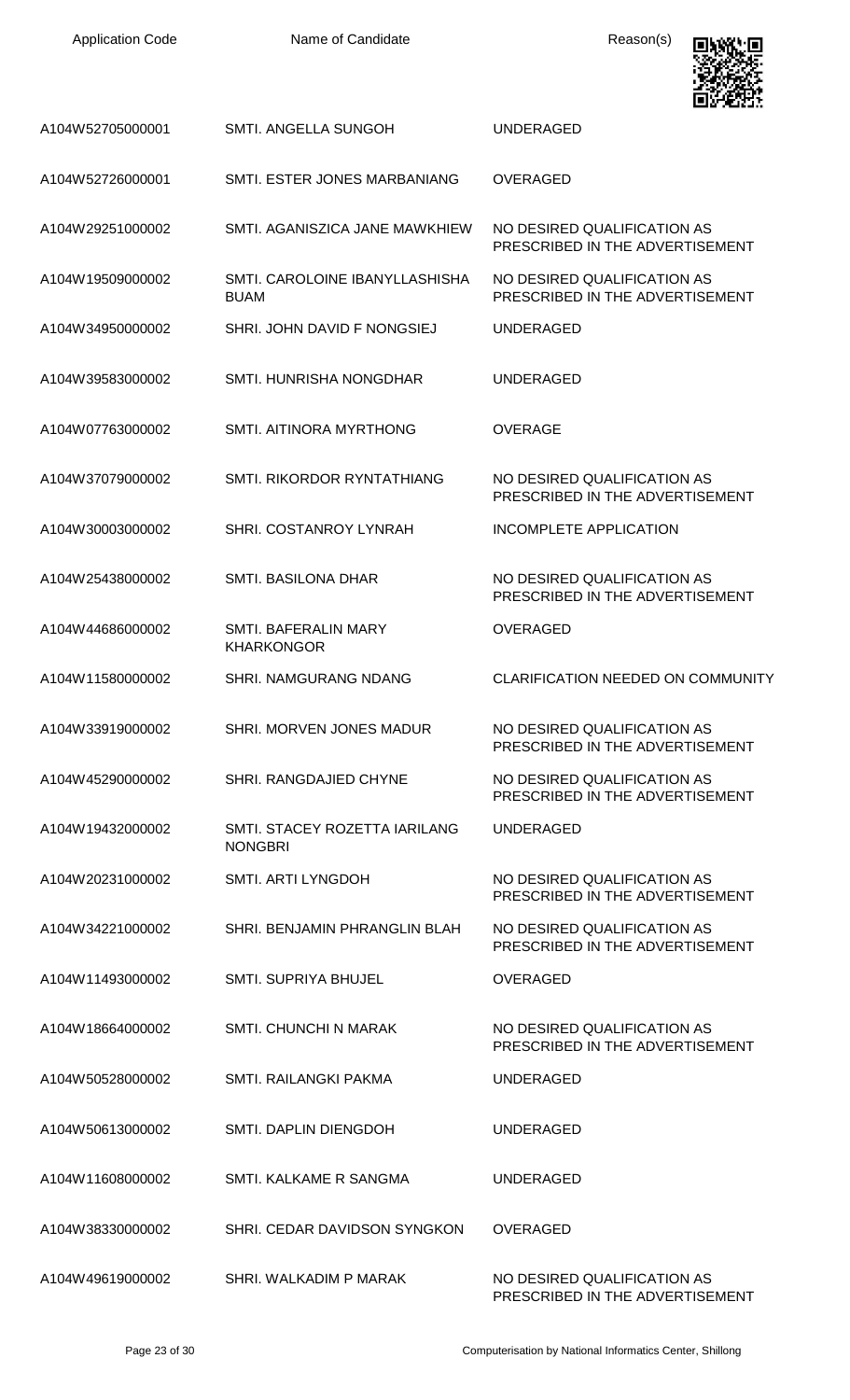

|                  |                                                     | . تا 2012 مالكا                                                |
|------------------|-----------------------------------------------------|----------------------------------------------------------------|
| A104W49644000002 | SHRI. M NABA CHANDRA SINGHA                         | <b>OVERAGED</b>                                                |
| A104W42012000002 | SHRI. PRANAB DAS                                    | <b>OVERAGED</b>                                                |
| A104W38317000002 | SHRI. BALIKIM N MARAK                               | <b>UNDERAGED</b>                                               |
| A104W49238000002 | SHRI. SAMUJJAL SARMA                                | <b>OVERAGED</b>                                                |
| A104W51001000002 | SHRI. NICKYAS GABIL MOMIN                           | NO DESIRED QUALIFICATION AS<br>PRESCRIBED IN THE ADVERTISEMENT |
| A104W50383000002 | SMTI. WINILASANKIRU TALANG                          | <b>UNDERAGED</b>                                               |
| A104W49821000002 | SMTI. JOYA PATOR                                    | <b>UNDERAGED</b>                                               |
| A104W23711000002 | SHRI. SAINKUPAR LYNGWA                              | NO DESIRED QUALIFICATION AS<br>PRESCRIBED IN THE ADVERTISEMENT |
| A104W33360000002 | <b>SHRI, KHIATHEW KSHIAR</b>                        | <b>UNDERAGED</b>                                               |
| A104W42613000002 | SMTI. BANRIHUN LYNGDOH                              | NO DESIRED QUALIFICATION AS<br>PRESCRIBED IN THE ADVERTISEMENT |
| A104W32429000002 | SMTI. METILDA LYNGDOH                               | NO DESIRED QUALIFICATION AS<br>PRESCRIBED IN THE ADVERTISEMENT |
| A104W44317000002 | SHRI. DANA ALKER K SANGMA                           | <b>UNDERAGED</b>                                               |
| A104W49517000002 | <b>SMTI. TENGSIMCHI R MARAK</b>                     | <b>UNDERAGED</b>                                               |
| A104W52003000002 | SMTI. AIBAMON LYNGDOH NONGBRI                       | UNDERAGED                                                      |
| A104W52014000002 | SMTI. MARGARET MARY SALAHE                          | UNDERAGED                                                      |
| A104W29992000002 | <b>SMTI. TRILIANCY THEIRIT</b><br><b>MARBANIANG</b> | UNDERAGED                                                      |
| A104W19502000002 | SMTI. IBAPHYLLA LYNGDOH<br><b>MAWPHLANG</b>         | UNDERAGED                                                      |
| A104W39024000002 | SMTI. ANABASHISHA WAHLANG                           | <b>INCOMPLETE APPLICATION</b>                                  |
| A104W34535000002 | SMTI, KSANRIMAI SYIEMLIEH                           | <b>OVERAGED</b>                                                |
| A104W30453000002 | <b>SMTI. CAROLINE MYRTHONG</b>                      | NO DESIRED QUALIFICATION AS<br>PRESCRIBED IN THE ADVERTISEMENT |
| A104W38997000002 | <b>SHRI. WAIPHANG PASLEIN</b>                       | <b>UNDERAGED</b>                                               |
| A104W42289000002 | SMTI. AMESA CHESRAME S.<br><b>SANGMA</b>            | <b>UNDERAGED</b>                                               |
| A104W47480000003 | SHRI, BANSHNGAINLANG KURBAH                         | <b>UNDERAGED</b>                                               |
| A104W38840000003 | SMTI. PHIBADEITY S MARWEIN                          | <b>UNDERAGED</b>                                               |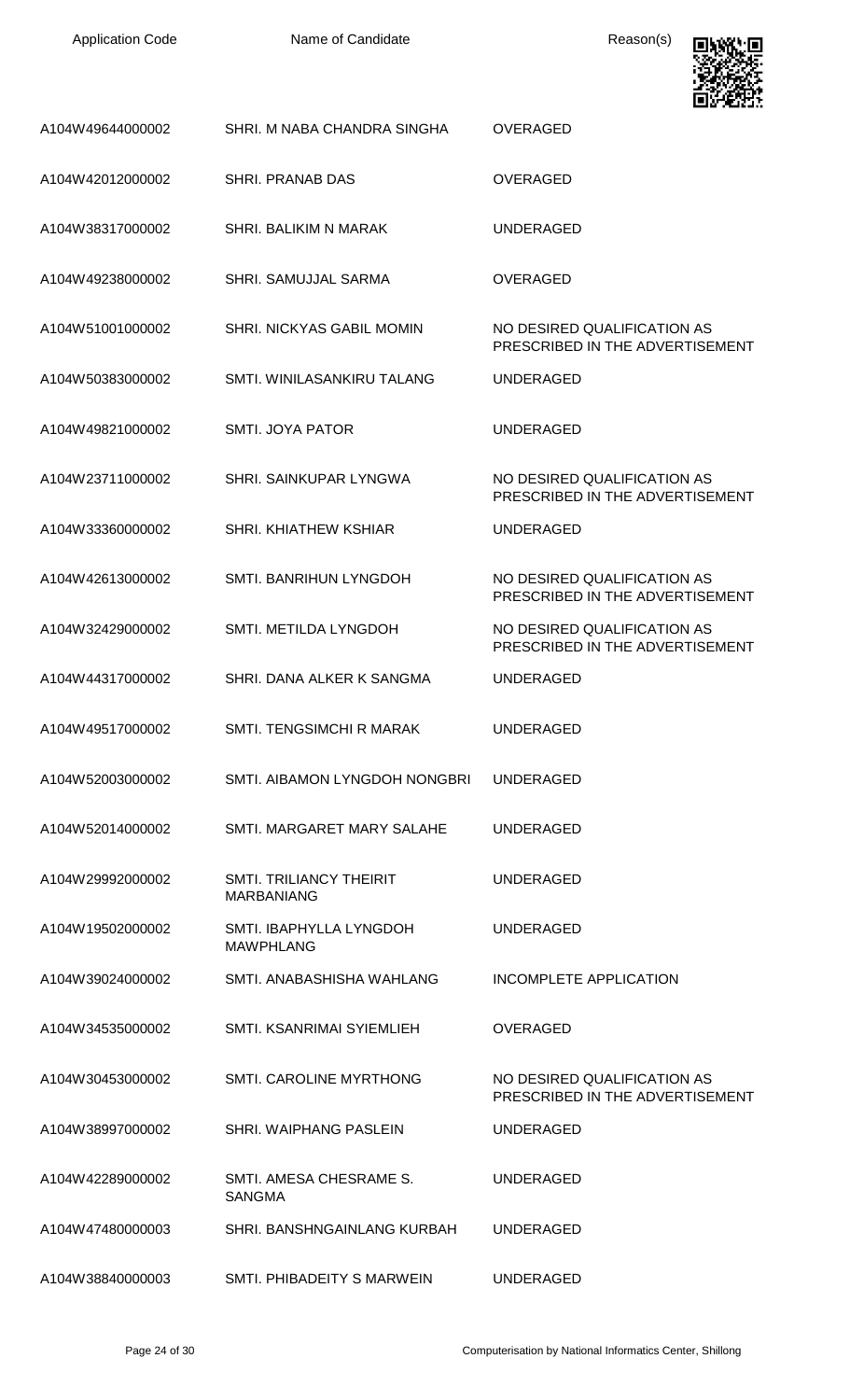| <b>Application Code</b> | Name of Candidate                                   | Reason(s)                                                      |
|-------------------------|-----------------------------------------------------|----------------------------------------------------------------|
| A104W35669000003        | SMTI. CHRISTABELMORN BTHUH                          | <b>INCOMPLETE APPLICATION</b>                                  |
| A104W41845000003        | SHRI. AIBANTEILANG KALAH<br><b>LYNSER</b>           | NO DESIRED QUALIFICATION AS<br>PRESCRIBED IN THE ADVERTISEMENT |
| A104W45632000003        | SMTI. EMILINIA LYNGDOH                              | NO DESIRED QUALIFICATION AS<br>PRESCRIBED IN THE ADVERTISEMENT |
| A104W41069000003        | SMTI. JENNYFAR INGTI                                | NO DESIRED QUALIFICATION AS<br>PRESCRIBED IN THE ADVERTISEMENT |
| A104W38011000003        | SHRI. REMDOR LYNGDOH                                | <b>UNDERAGED</b>                                               |
| A104W32014000003        | <b>SHRI. SIKAIBHA RYNGKHLEM</b>                     | <b>UNDERAGED</b>                                               |
| A104W02721000003        | <b>SMTI. DIPICA NONGRUM</b>                         | <b>OVERAGE</b>                                                 |
| A104W00619000003        | SHRI. ADELBERT B MARBANIANG                         | <b>OVERAGED</b>                                                |
| A104W33373000003        | SMTI. BANRISHISHA MAWNAI                            | NO DESIRED QUALIFICATION AS<br>PRESCRIBED IN THE ADVERTISEMENT |
| A104W38001000003        | SMTI. SULITHA K SANGMA                              | <b>OVERAGE</b>                                                 |
| A104W05487000003        | SHRI. STEBANSHON MYLLIEMNGAP                        | <b>OVERAGE</b>                                                 |
| A104W19437000003        | <b>SMTI. BIONA KHARSATI</b>                         | <b>OVERAGE</b>                                                 |
| A104W02807000003        | SHRI. WOMPHER SHADAP                                | NO DESIRED QUALIFICATION AS<br>PRESCRIBED IN THE ADVERTISEMENT |
| A104W04798000003        | <b>SHRI. BITTU DAIMARY</b>                          | <b>CLARIFICATION NEEDED ON COMMUNITY</b>                       |
| A104W47310000003        | SMTI. BATRITI VIOLA DYMPEP                          | NO DESIRED QUALIFICATION AS<br>PRESCRIBED IN THE ADVERTISEMENT |
| A104W11083000003        | SMTI. AROMA VANDANA LANONG                          | <b>OVERAGED</b>                                                |
| A104W50254000003        | SHRI. SEVENSON SHYLLA                               | <b>UNDERAGED</b>                                               |
| A104W43096000003        | SMTI. NAKITA WARJRI                                 | NO DESIRED QUALIFICATION AS<br>PRESCRIBED IN THE ADVERTISEMENT |
| A104W39562000003        | SHRI. KHRAWBORLANG LYNGDOH                          | NO DESIRED QUALIFICATION AS<br>PRESCRIBED IN THE ADVERTISEMENT |
| A104W34741000003        | SHRI. JOHN GILBERT LYNGDOH                          | <b>CLARIFICATION NEEDED REGARDING DATE</b><br>OF BIRTH         |
| A104W28202000003        | SMTI. ILADAROILIN KHONGSDAM                         | <b>UNDERAGED</b>                                               |
| A104W00310000003        | <b>SHRI. DOLRICH STAR MAWLONG</b><br><b>LYNGDOH</b> | <b>OVERAGED</b>                                                |
| A104W19612000003        | SHRI. PYNKUPBOR KHONGJIREM                          | NO DESIRED QUALIFICATION AS<br>PRESCRIBED IN THE ADVERTISEMENT |
| A104W26433000003        | SHRI. JESSE M SANGMA                                | <b>OVERAGED</b>                                                |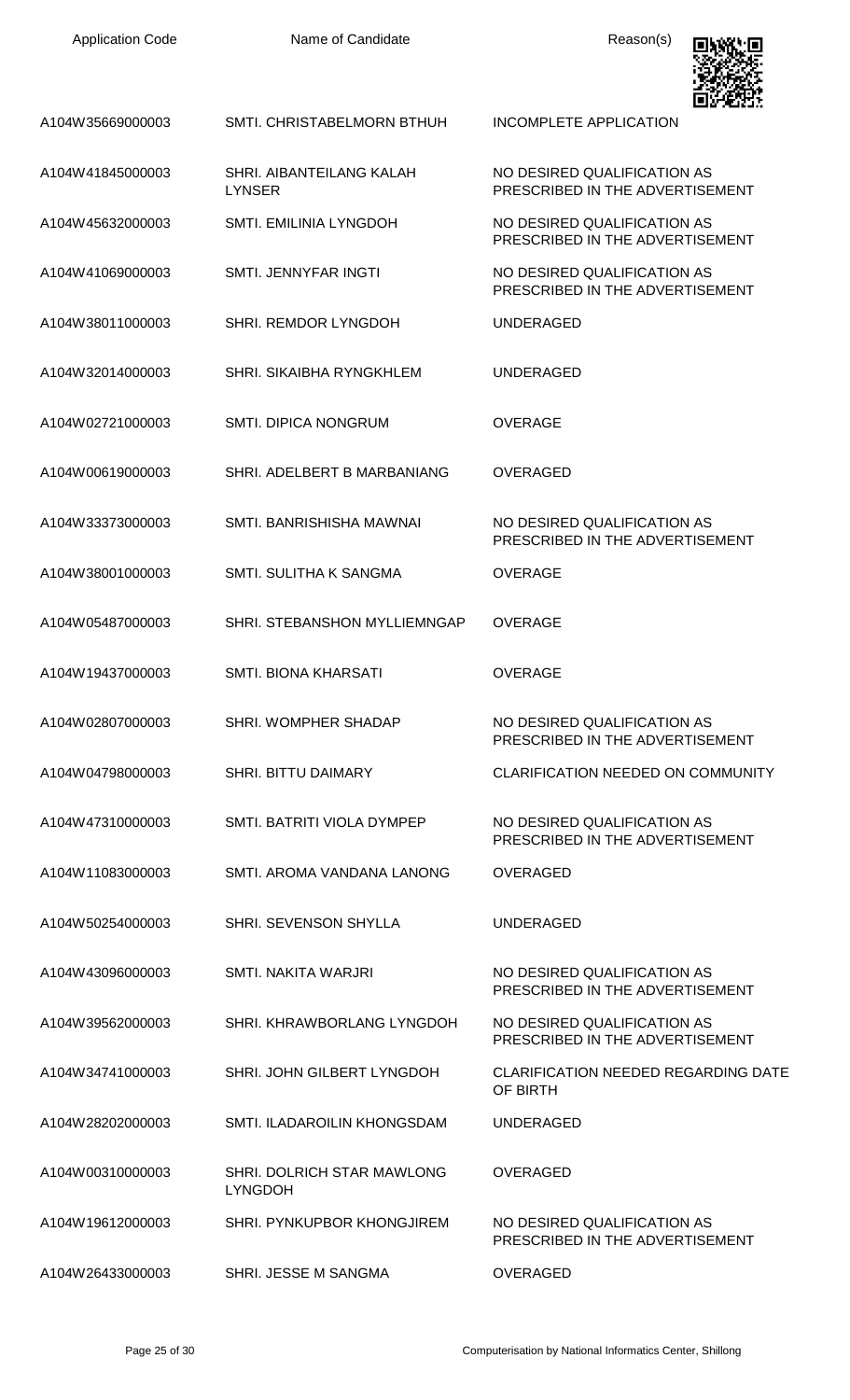

|                  |                                                 | ويتقينه ومحاليا                                                |
|------------------|-------------------------------------------------|----------------------------------------------------------------|
| A104W38991000003 | <b>SHRI. EASTERWILLBORN</b><br><b>MARTHONG</b>  | UNDERAGED                                                      |
| A104W46941000003 | <b>SHRI. NEWTON KURBAH</b>                      | UNDERAGED                                                      |
| A104W25310000003 | SMTI. LAPYNSHISHA MARBANIANG                    | NO DESIRED QUALIFICATION AS<br>PRESCRIBED IN THE ADVERTISEMENT |
| A104W44740000003 | SMTI. SHARAPAS QUALINA<br><b>KHONGBUH</b>       | NO DESIRED QUALIFICATION AS<br>PRESCRIBED IN THE ADVERTISEMENT |
| A104W25260000003 | SMTI. HAZEL PEARLYNE RYNJAH                     | NO DESIRED QUALIFICATION AS<br>PRESCRIBED IN THE ADVERTISEMENT |
| A104W20386000003 | SHRI. TRISANU BARCHUNG                          | NO DESIRED QUALIFICATION AS<br>PRESCRIBED IN THE ADVERTISEMENT |
| A104W34591000004 | SMTI. IBANRISUK LYNGDOH                         | NO DESIRED QUALIFICATION AS<br>PRESCRIBED IN THE ADVERTISEMENT |
| A104W08344000004 | SHRI. JEFFERSON SHADAP                          | OVERAGE                                                        |
| A104W33922000004 | SMTI. BLESSEY WANKHAR                           | UNDERAGED                                                      |
| A104W35315000004 | SMTI. JAKMATCHI M SANGMA                        | UNDERAGED                                                      |
| A104W08392000004 | SHRI. SYLVESTAR R WARJRI                        | <b>OVERAGED</b>                                                |
| A104W22488000004 | SHRI. LUKE RUTHERFORD WARJRI                    | <b>INCOMPLETE APPLICATION</b>                                  |
| A104W35092000004 | SHRI. RAKSAL D SANGMA                           | <b>UNDERAGED</b>                                               |
| A104W43466000004 | SHRI. BENESON KHARBUDON                         | <b>UNDERAGED</b>                                               |
| A104W34283000004 | SHRI. CELESTINE THANGKHIEW                      | NO DESIRED QUALIFICATION AS<br>PRESCRIBED IN THE ADVERTISEMENT |
| A104W33622000004 | SHRI. JEMANROY MANGU                            | <b>UNDERAGED</b>                                               |
| A104W35398000004 | <b>SHRI. HYNNIEWKI PASLEIN</b>                  | <b>UNDERAGED</b>                                               |
| A104W19842000004 | SMTI. SILGA M SANGMA                            | NO DESIRED QUALIFICATION AS<br>PRESCRIBED IN THE ADVERTISEMENT |
| A104W33792000004 | SHRI. BANSYNSHARLANG MAWRIE                     | NO DESIRED QUALIFICATION AS<br>PRESCRIBED IN THE ADVERTISEMENT |
| A104W41737000004 | <b>SHRI. ARKINSHNGAIN</b><br><b>SOHSHANGRIT</b> | <b>UNDERAGED</b>                                               |
| A104W27639000004 | <b>SMTI. DAMILY MASSAR</b>                      | <b>UNDERAGED</b>                                               |
| A104W38289000004 | <b>SHRI. RISHOT PASSAH</b>                      | UNDERAGED                                                      |
| A104W28179000004 | SMTI. BANSAINRILIN KHONGSDAM                    | NO DESIRED QUALIFICATION AS<br>PRESCRIBED IN THE ADVERTISEMENT |
| A104W23330000004 | SHRI. STEVENSON LYNGDOH                         | NO DESIRED QUALIFICATION AS<br>PRESCRIBED IN THE ADVERTISEMENT |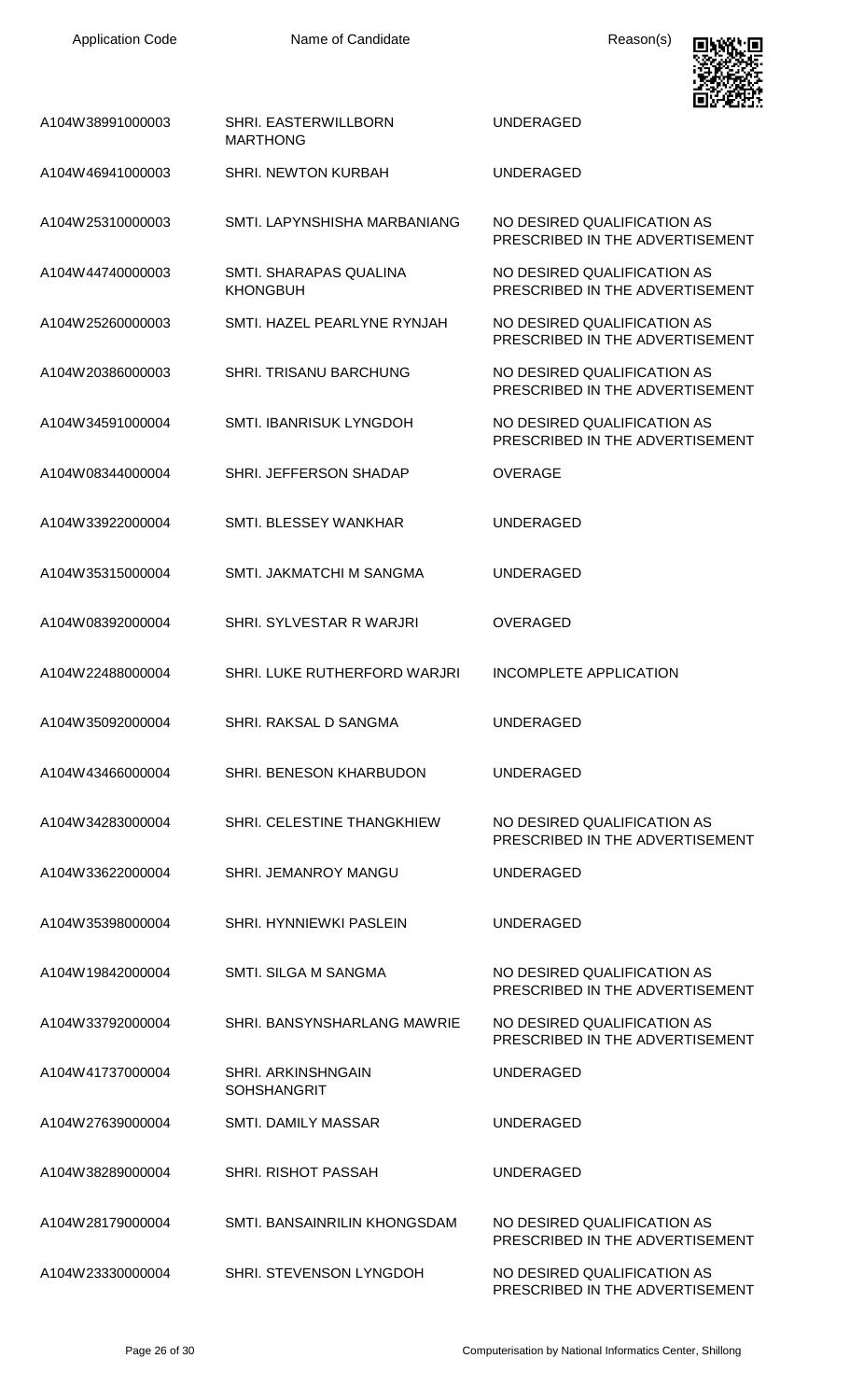| <b>Application Code</b> | Name of Candidate                 | Reason(s)                                                      |
|-------------------------|-----------------------------------|----------------------------------------------------------------|
| A104W38253000004        | SHRI. GRIEGTE CHESIL R SANGMA     | NO DESIRED QUALIFICATION AS<br>PRESCRIBED IN THE ADVERTISEMENT |
| A104W12972000004        | SHRI. VISHAL ROY SYNREM           | NO DESIRED QUALIFICATION AS<br>PRESCRIBED IN THE ADVERTISEMENT |
| A104W34616000004        | SMTI. NAPHISARA WANKHAR           | NO DESIRED QUALIFICATION AS<br>PRESCRIBED IN THE ADVERTISEMENT |
| A104W32213000004        | SMTI. MEBAPYNSHAI KHONGLAH        | NO DESIRED QUALIFICATION AS<br>PRESCRIBED IN THE ADVERTISEMENT |
| A104W05208000005        | SHRI. FRANKIE RI NONGRUM          | OVERAGED                                                       |
| A104W42386000005        | <b>SMTI. DIAMONDLANG RYNJAH</b>   | <b>UNDERAGED</b>                                               |
| A104W39702000005        | <b>SMTI. GIONA LYNGDOH</b>        | NO DESIRED QUALIFICATION AS<br>PRESCRIBED IN THE ADVERTISEMENT |
| A104W21944000005        | <b>SHRI. BARIKUPAR PASWETT</b>    | NO DESIRED QUALIFICATION AS<br>PRESCRIBED IN THE ADVERTISEMENT |
| A104W22683000005        | SHRI. RAPBORLANG K NONGSHLI       | <b>UNDERAGED</b>                                               |
| A104W30424000005        | SHRI. NEIL BRANDON KHONGWIR       | NO DESIRED QUALIFICATION AS<br>PRESCRIBED IN THE ADVERTISEMENT |
| A104W27693000005        | SMTI. HELINA KYLLA                | NO DESIRED QUALIFICATION AS<br>PRESCRIBED IN THE ADVERTISEMENT |
| A104W38451000005        | SHRI, RICHARD MARX CHYRMANG       | UNDERAGED                                                      |
| A104W13704000005        | <b>SHRI. PILLAR STONE TARIANG</b> | NO DESIRED OUALIFICATION AS<br>PRESCRIBED IN THE ADVERTISEMENT |
| A104W31892000005        | <b>SHRI. BUNLANG MARWEIN</b>      | <b>UNDERAGED</b>                                               |
| A104W07752000005        | SHRI. JIMY BOSCO SHADAP           | <b>OVERAGED</b>                                                |
| A104W34450000005        | <b>SHRI. FINICALNESS LYNGDOH</b>  | NO DESIRED QUALIFICATION AS<br>PRESCRIBED IN THE ADVERTISEMENT |
| A104W34568000005        | SMTI. SOPHIANA MARWEIN            | NO DESIRED QUALIFICATION AS<br>PRESCRIBED IN THE ADVERTISEMENT |
| A104W02165000005        | <b>SMTI. BABETLIN SYNREM</b>      | <b>OVERAGE</b>                                                 |
| A104W40079000005        | <b>SHRI. HOPING BINONG</b>        | NO DESIRED QUALIFICATION AS<br>PRESCRIBED IN THE ADVERTISEMENT |
| A104W28442000005        | SHRI. PYNDAPLANG KURBAH           | NO DESIRED QUALIFICATION AS<br>PRESCRIBED IN THE ADVERTISEMENT |
| A104W20510000005        | <b>SMTI. FAIRLY SYIEMLIEH</b>     | NO DESIRED QUALIFICATION AS<br>PRESCRIBED IN THE ADVERTISEMENT |
| A104W01646000005        | SMTI. NOMITHA K MARAK             | <b>OVERAGE</b>                                                 |
| A104W21578000006        | SHRI, WANSAKHIAT SAJEM            | NO DESIRED QUALIFICATION AS<br>PRESCRIBED IN THE ADVERTISEMENT |
| A104W46449000006        | SMTI. BALASIEWDOR LYNGDOH         | <b>UNDERAGED</b>                                               |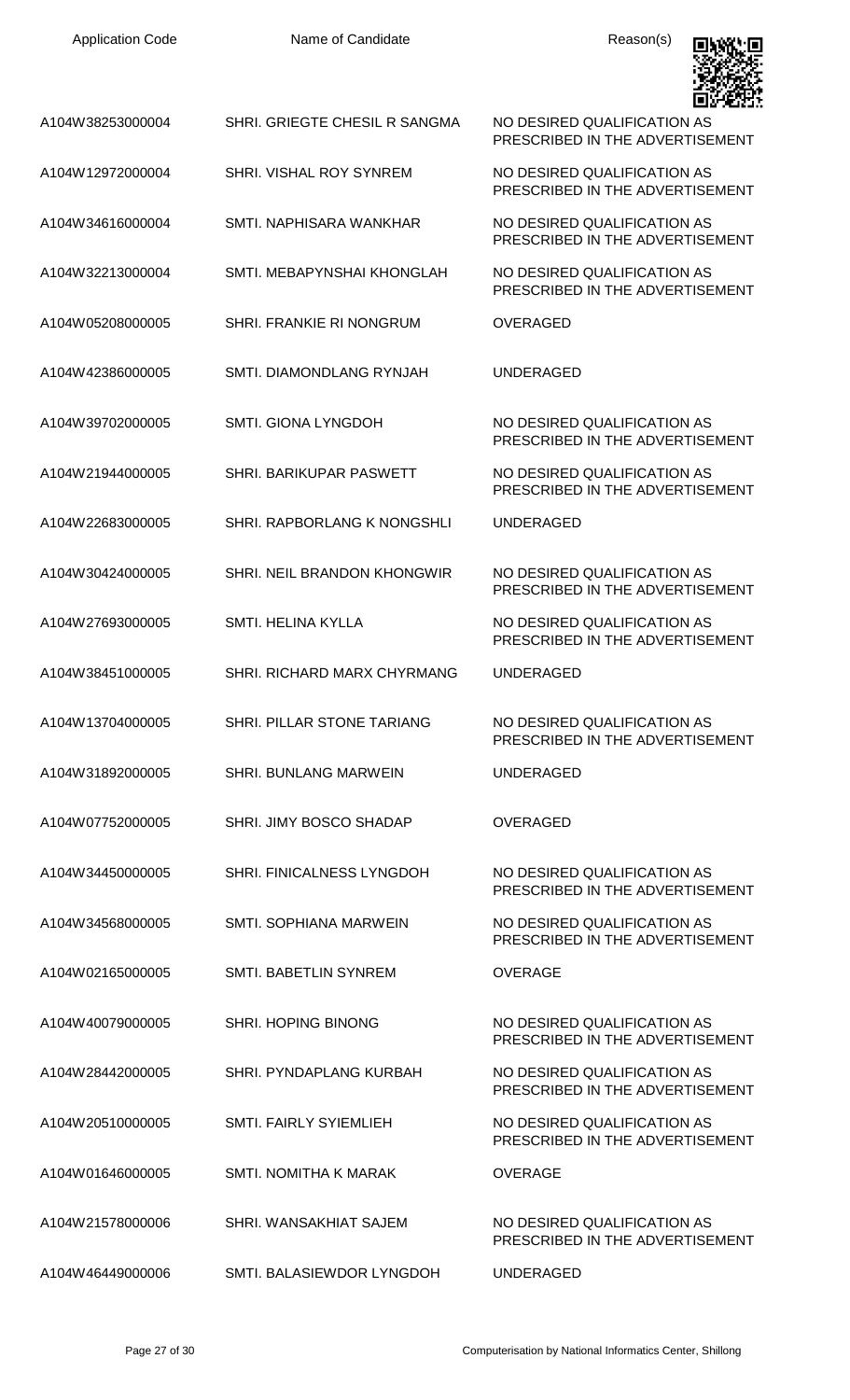| <b>Application Code</b> | Name of Candidate                                | Reason(s)                                                      |
|-------------------------|--------------------------------------------------|----------------------------------------------------------------|
| A104W01260000006        | SMTI. LIZELDA DKHAR                              | <b>OVERAGED</b>                                                |
| A104W09430000006        | SMTI. MONDAFICIA KHARMON                         | <b>OVERAGED</b>                                                |
| A104W41328000006        | SMTI. WANDAPHI KHARJAHRIN                        | <b>UNDERAGED</b>                                               |
| A104W00453000006        | <b>SHRI. EARNINGSTONE</b><br>RONGROKGRE SANGMA   | <b>OVERAGE</b>                                                 |
| A104W18981000006        | SMTI. DAPHIBAKOR SURONG                          | <b>UNDERAGED</b>                                               |
| A104W31418000006        | <b>SHRI. DONKUPAR LYMBA</b>                      | NO DESIRED QUALIFICATION AS<br>PRESCRIBED IN THE ADVERTISEMENT |
| A104W33610000006        | SMTI. SUSIE BALAHUN LARTANG                      | NO DESIRED QUALIFICATION AS<br>PRESCRIBED IN THE ADVERTISEMENT |
| A104W40826000006        | SHRI. KYNTIEWLANG MUKHIM                         | <b>UNDERAGED</b>                                               |
| A104W21198000007        | SMTI. GENEVIEVE LYNGDOH<br><b>MAWPHLANG</b>      | NO DESIRED QUALIFICATION AS<br>PRESCRIBED IN THE ADVERTISEMENT |
| A104W42876000007        | <b>SMTI. MEDALIN LATING</b>                      | <b>OVERAGED</b>                                                |
| A104W47885000007        | SMTI. BASHONGDOR NAMSAW                          | <b>UNDERAGED</b>                                               |
| A104W31638000007        | SHRI. SHAHBORLANG KURKALANG                      | UNDERAGED                                                      |
| A104W33420000007        | <b>SHRI. PROWELL SYNGKLI</b>                     | NO DESIRED QUALIFICATION AS<br>PRESCRIBED IN THE ADVERTISEMENT |
| A104W41662000007        | SMTI. MILISHA RYNTATHIANG                        | <b>OVERAGE</b>                                                 |
| A104W05418000007        | <b>SHRI. LINDBERG KENNETH</b><br><b>LYNGDOH</b>  | <b>OVERAGE</b>                                                 |
| A104W38204000007        | <b>SMTI. ROSEMARY RINYLLA</b><br><b>WANKHAR</b>  | <b>UNDERAGED</b>                                               |
| A104W19054000007        | SHRI. TOPON R MARAK                              | <b>UNDERAGED</b>                                               |
| A104W20130000007        | <b>SHRI. JEREMIAH DHAR</b>                       | NO DESIRED QUALIFICATION AS<br>PRESCRIBED IN THE ADVERTISEMENT |
| A104W26794000007        | SHRI. BASYNSHARLANG<br><b>NONGKHLAW</b>          | NO DESIRED QUALIFICATION AS<br>PRESCRIBED IN THE ADVERTISEMENT |
| A104W12599000007        | SHRI. RENOLD PYNSHNGAINLANG<br><b>NONGKYNRIH</b> | <b>OVERAGED</b>                                                |
| A104W50793000008        | SHRI. CONSTAN C SYNGKON                          | <b>UNDERAGED</b>                                               |
| A104W14515000008        | <b>SHRI. SIRDINUS MARPNA</b>                     | NO DESIRED QUALIFICATION AS<br>PRESCRIBED IN THE ADVERTISEMENT |
| A104W19917000008        | SHRI. NAMPHRANG KHARKONGOR                       | NO DISERED QUALIFICATION AS<br>PRESCRIBED BY THE ADVT          |
| A104W18800000008        | SHRI. DONALDON KHARKRANG                         | NO DESIRED QUALIFICATION AS<br>PRESCRIBED IN THE ADVERTISEMENT |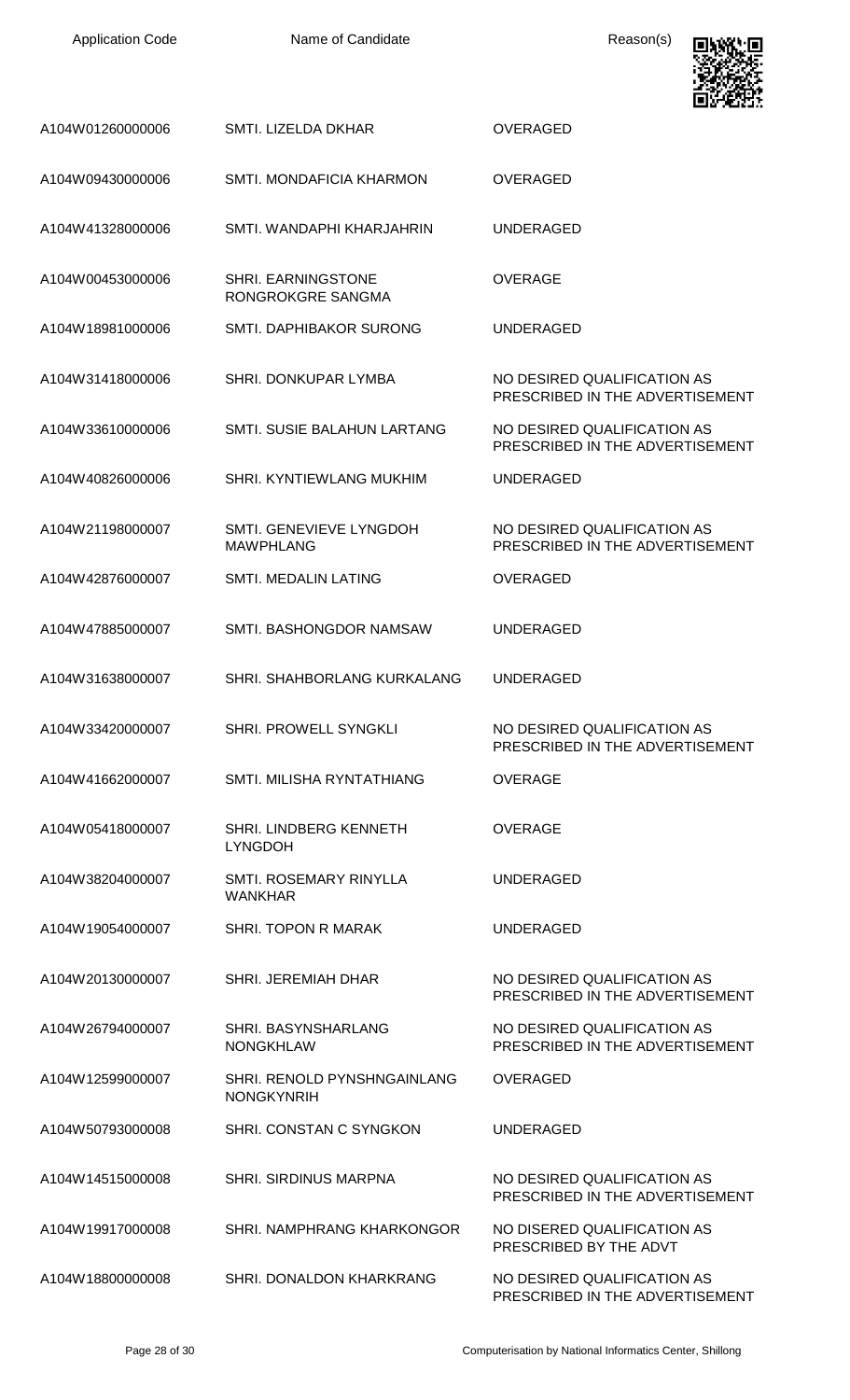| <b>Application Code</b> | Name of Candidate                         | Reason(s)                                                                |
|-------------------------|-------------------------------------------|--------------------------------------------------------------------------|
| A104W13161000008        | SMTI. LIANOLIN SANGLYNE                   | <b>OVERAGE</b>                                                           |
| A104W51171000008        | <b>SMTI. IBANRIHUN MANNERS</b>            | <b>OVERAGED</b>                                                          |
| A104W30976000008        | <b>SMTI. BASUKLANG KSHIAR</b>             | NO DESIRED QUALIFICATION AS<br>PRESCRIBED IN THE ADVERTISEMENT           |
| A104W06436000009        | SMTI. RANGME CH MARAK                     | <b>OVERAGE</b>                                                           |
| A104W27963000009        | SMTI. MELISSA KHARBIHKHIEW                | <b>UNDERAGED</b>                                                         |
| A104W41365000009        | SMTI. MARKYNTI SYIEM                      | <b>UNDERAGED</b>                                                         |
| A104W42318000009        | SMTI, JUNCYFERIE BASAIAWMOIT              | <b>UNDERAGED</b>                                                         |
| A104W18683000009        | SHRI. LESTERFIELD NONGBET                 | NO DESIRED QUALIFICATION AS<br>PRESCRIBED IN THE ADVERTISEMENT           |
| A104W42580000009        | SMTI. ESTER CLARISA KHARUMNUID            | <b>UNDERAGED</b>                                                         |
| A104W07068000009        | SMTI, BADARISHA RYNTATHIANG               | <b>OVERAGE</b>                                                           |
| A104W42625000010        | SMTI. BALARIHUN MARBANIANG                | <b>INCOMPLETE APPLICATION</b>                                            |
| A104W03791000010        | SMTI. MELARIE DAPHER THAM                 | <b>OVERAGED</b>                                                          |
| A104W17569000010        | <b>SHRI, KERLANG KHONGLAM</b>             | NO DESIRED QUALIFICATION AS<br>PRESCRIBED IN THE ADVERTISEMENT           |
| A104W20027000010        | SMTI. NADIAMON NONGSIEJ                   | NO DISERED QUALIFICATION AS<br>PRESCRIBED BY THE ADVT                    |
| A104W22885000011        | SHRI, YAN LYNGDOH                         | DID NOT MENTION EDUACTIONAL<br><b>QUALIFICATIONS IN THE APPLICATION.</b> |
| A104W23108000011        | SHRI. BARRISTER SHANGPLIANG               | NO DESIRED QUALIFICATION AS<br>PRESCRIBED IN THE ADVERTISEMENT           |
| A104W26787000013        | SMTI. PDIANGSUKLANG MAWRIE                | NO DESIRED QUALIFICATION AS<br>PRESCRIBED IN THE ADVERTISEMENT           |
| A104W31756000014        | SHRI. SECOND KHONGSDIR                    | NO DESIRED QUALIFICATION AS<br>PRESCRIBED IN THE ADVERTISEMENT           |
| A104W21991000016        | SHRI. FAIRJOY LYNGDOH<br><b>SANGRIANG</b> | <b>OVERAGED</b>                                                          |
| A104W19969000018        | <b>SHRI. SAMUEL WARJRI</b>                | NO DESIRED QUALIFICATION AS<br>PRESCRIBED IN THE ADVERTISEMENT           |
| A104F00025000003        | <b>SMTI. MINAXI MAZUMDER</b>              | INCOMPLETE APPLICATION                                                   |